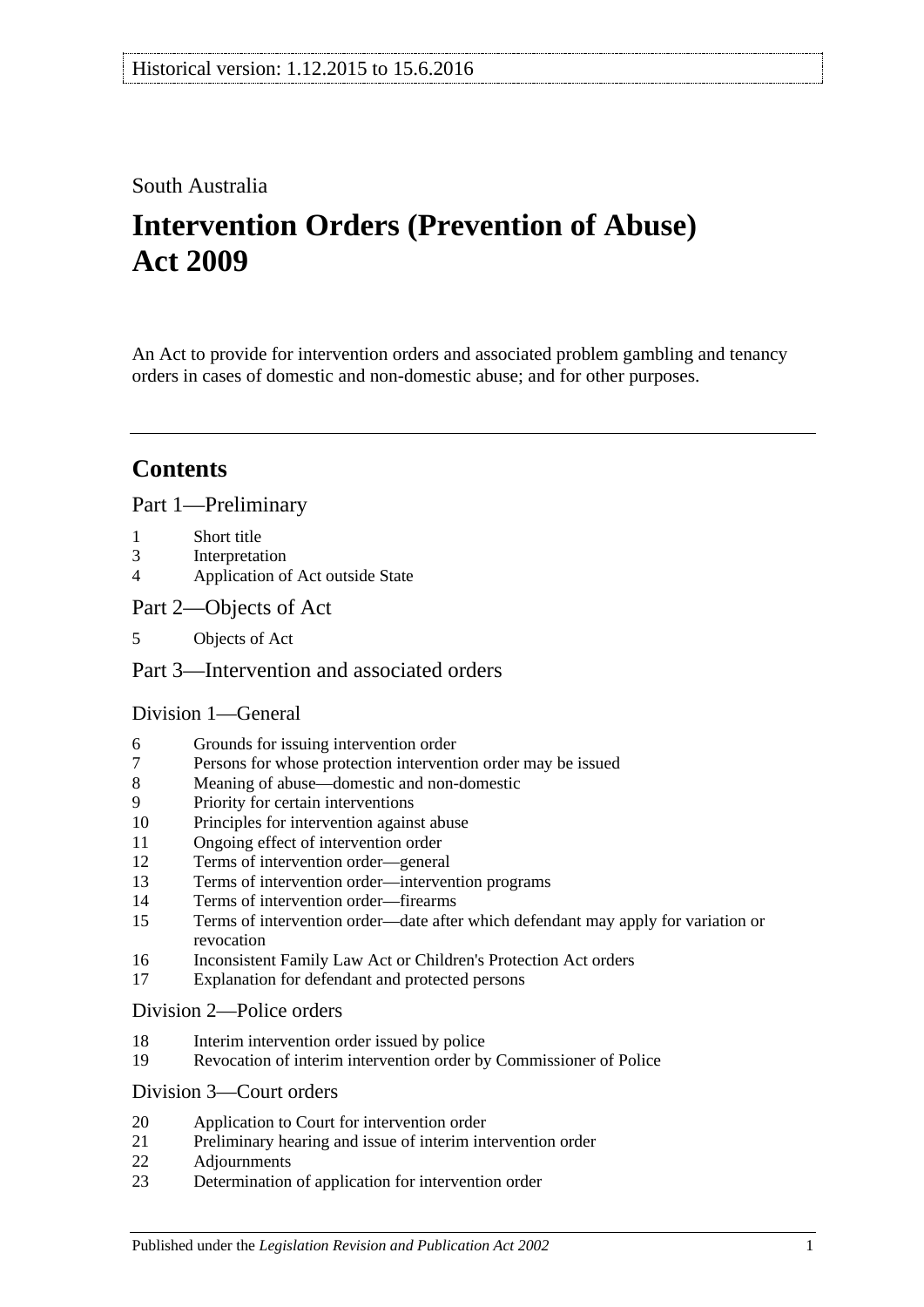- 24 [Problem gambling order](#page-19-0)
- 25 [Tenancy order](#page-19-1)

#### [Division 4—Variation or revocation of orders](#page-21-0)

- 26 [Intervention orders](#page-21-1)
- 27 [Problem gambling orders](#page-22-0)

#### [Division 5—Evidentiary matters](#page-23-0)

- 28 [Burden of proof](#page-23-1)
- 29 [Special arrangements for evidence and cross-examination](#page-23-2)

#### [Part 4—Foreign intervention orders](#page-24-0)

30 [Registration of foreign intervention orders](#page-24-1)

#### [Part 5—Offences and enforcement](#page-24-2)

#### [Division 1—Offences](#page-24-3)

- 31 [Contravention of intervention order](#page-24-4)
- 32 [Landlord not to allow access to excluded defendant](#page-25-0)<br>33 Publication of report about proceedings or orders
- [Publication of report about proceedings or orders](#page-25-1)

#### [Division 2—Special police powers](#page-25-2)

- 34 [Powers facilitating service of intervention order](#page-25-3)
- 35 [Powers following service of intervention order](#page-27-0)
- 36 [Power to arrest and detain for contravention of intervention order](#page-27-1)
- 37 [Power to search for weapons and articles required to be surrendered by intervention order](#page-27-2)

#### [Division 3—Disclosure of information](#page-27-3)

38 [Disclosure to police of information relevant to locating defendant](#page-27-4)

#### [Part 6—Miscellaneous](#page-28-0)

- 39 [Delegation by intervention program manager](#page-28-1)
- 40 [Dealing with items surrendered under intervention order](#page-28-2)
- 41 [Evidentiary provision](#page-28-3)
- 42 [Regulations](#page-28-4)

#### [Schedule 1—Transitional provisions](#page-28-5)

#### Part 15—Transitional provisions

- 37 [Continuance of restraining orders](#page-28-6)
- 38 [Continuance of registered foreign restraining orders](#page-29-0)
- 39 [Validation of certain intervention orders in force before commencement of section](#page-29-1) 6 of *[Intervention Orders \(Prevention of Abuse\) \(Miscellaneous\) Amendment Act](#page-29-1) 2015*

#### [Legislative history](#page-30-0)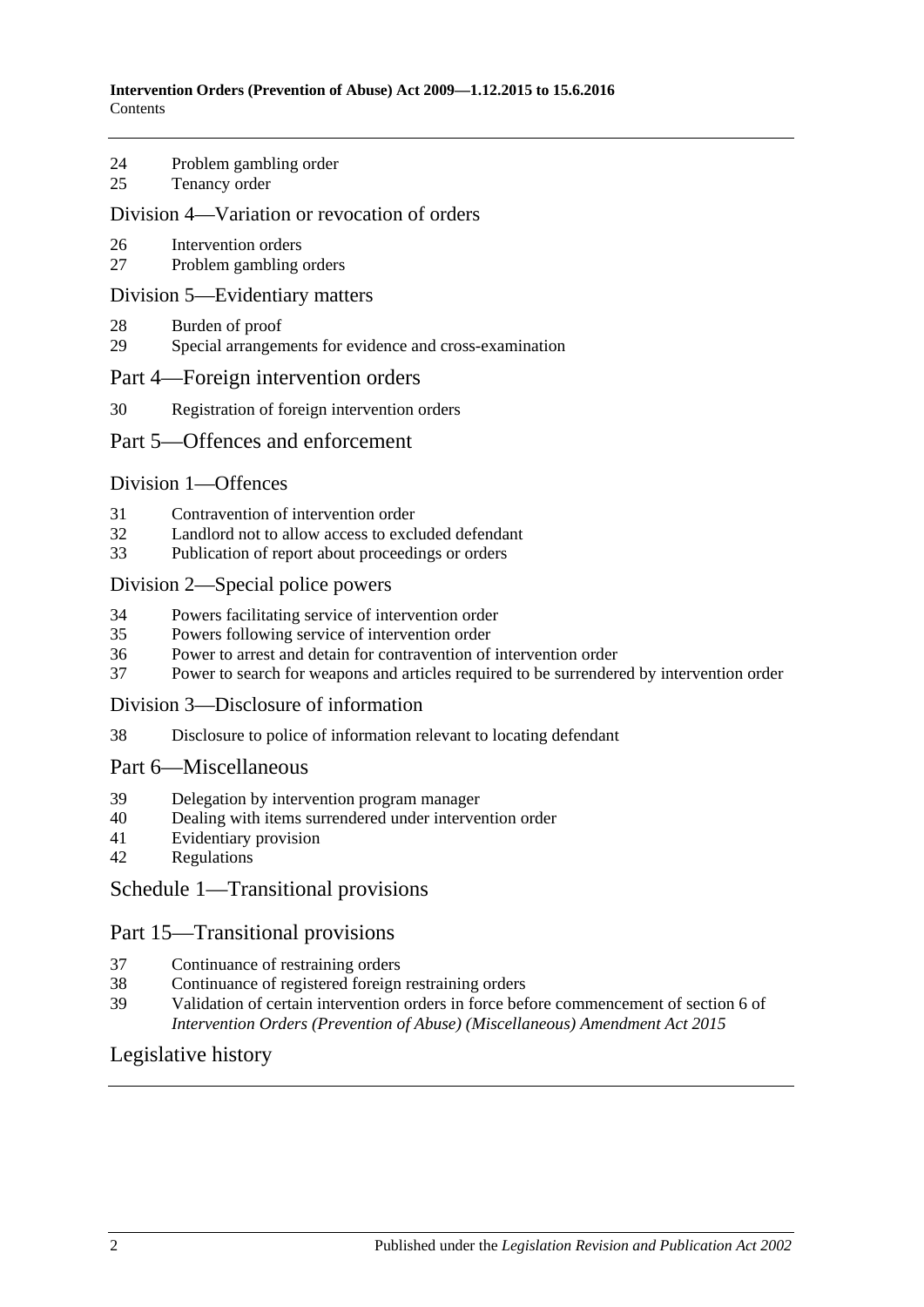## <span id="page-2-0"></span>**The Parliament of South Australia enacts as follows:**

# **Part 1—Preliminary**

### <span id="page-2-1"></span>**1—Short title**

This Act may be cited as the *Intervention Orders (Prevention of Abuse) Act 2009*.

#### <span id="page-2-2"></span>**3—Interpretation**

(1) In this Act, unless the contrary intention appears—

*abuse* and *act of abuse*—see [section](#page-5-4) 8;

*ammunition* has the same meaning as in the *[Firearms Act](http://www.legislation.sa.gov.au/index.aspx?action=legref&type=act&legtitle=Firearms%20Act%201977) 1977*;

*associated order* means a problem gambling order or tenancy order made in association with a final intervention order;

*case manager* means a person responsible for supervision of a defendant's participation in an intervention program;

*child* means a person who has not attained 18 years of age;

*Children's Protection Act order* means an order made under the *[Children's Protection](http://www.legislation.sa.gov.au/index.aspx?action=legref&type=act&legtitle=Childrens%20Protection%20Act%201993)  Act [1993](http://www.legislation.sa.gov.au/index.aspx?action=legref&type=act&legtitle=Childrens%20Protection%20Act%201993)*;

*contravene* includes fail to comply;

*Court* means the Magistrates Court of South Australia;

*defendant*—see [section](#page-5-2) 6;

*domestic abuse*—see [section](#page-8-2) 8(8);

*domestic partner* means a person who is a domestic partner within the meaning of the *[Family Relationships Act](http://www.legislation.sa.gov.au/index.aspx?action=legref&type=act&legtitle=Family%20Relationships%20Act%201975) 1975*, whether declared as such under that Act or not;

*Family Law Act order* means an order, injunction, undertaking, plan, recognisance or other form of obligation imposed or agreement made under the *Family Law Act 1975* of the Commonwealth;

*final intervention order* means—

- (a) an interim intervention order (whether issued by a police officer or the Court) confirmed as a final intervention order by the Court under [section](#page-17-1) 23; or
- (b) a final intervention order issued by the Court under [section](#page-17-1) 23 in substitution for an interim intervention order;

*firearm* has the same meaning as in the *[Firearms Act](http://www.legislation.sa.gov.au/index.aspx?action=legref&type=act&legtitle=Firearms%20Act%201977) 1977*;

*firearms terms*—see [section](#page-12-0) 14;

*foreign intervention order* means an order, notice or other form of requirement under the law of another State, a Territory of the Commonwealth or New Zealand declared by regulation to be a foreign intervention order;

*interim intervention order* means—

(a) an interim intervention order issued by a police officer under [section](#page-13-2) 18; or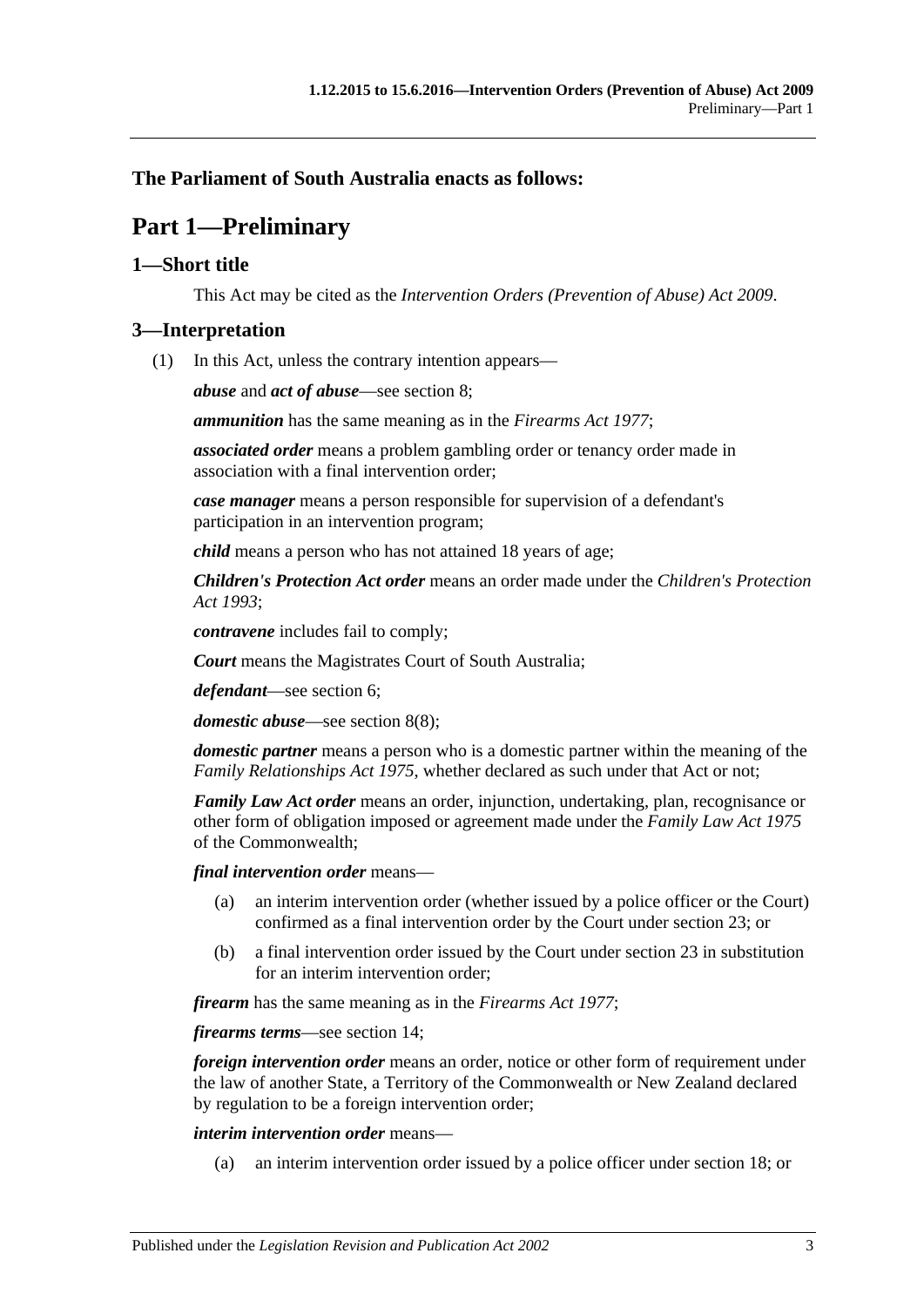(b) an interim intervention order issued by the Court under [section](#page-15-0) 21;

#### *intervention order* means—

- (a) an interim intervention order; or
- (b) a final intervention order,

as the case requires;

*intervention program* means a program that provides—

- (a) supervised treatment; or
- (b) supervised rehabilitation; or
- (c) supervised behaviour management; or
- (d) supervised access to support services; or
- (e) a combination of any 1 or more of the above,

designed to address behavioural problems (including problem gambling), substance abuse or mental impairment;

*intervention program manager* means a person employed by the South Australian Courts Administration Authority to have general oversight of intervention programs and coordinate the implementation of relevant court orders (and includes a delegate of such a person);

#### *issuing authority*—

- (a) in relation to an interim intervention order—means the police officer who, or the Court that, issues the interim intervention order; and
- (b) in relation to a final intervention order—means the Court—
	- (i) that confirms the interim intervention order as a final intervention order under [section](#page-17-1) 23; or
	- (ii) that issues the final intervention order under [section](#page-17-1) 23 in substitution for an interim intervention order,

(as the case may be);

*non-domestic abuse*—see [section](#page-8-3) 8(9);

*offensive material*—see [subsection](#page-4-3) (2);

*Principal Registrar* means the Principal Registrar of the Court;

*problem gambling order*—see [section](#page-19-0) 24;

*protected person* means a person for whose protection an intervention order is issued;

*public sector agency* has the same meaning as in the *[Public Sector Act](http://www.legislation.sa.gov.au/index.aspx?action=legref&type=act&legtitle=Public%20Sector%20Act%202009) 2009*, but does not include the Legal Services Commission;

*relevant public sector agency* means—

(a) the chief executive of the administrative unit of the Public Service that is, under a Minister, responsible for the administration of the *[Children's](http://www.legislation.sa.gov.au/index.aspx?action=legref&type=act&legtitle=Childrens%20Protection%20Act%201993)  [Protection Act](http://www.legislation.sa.gov.au/index.aspx?action=legref&type=act&legtitle=Childrens%20Protection%20Act%201993) 1993*; or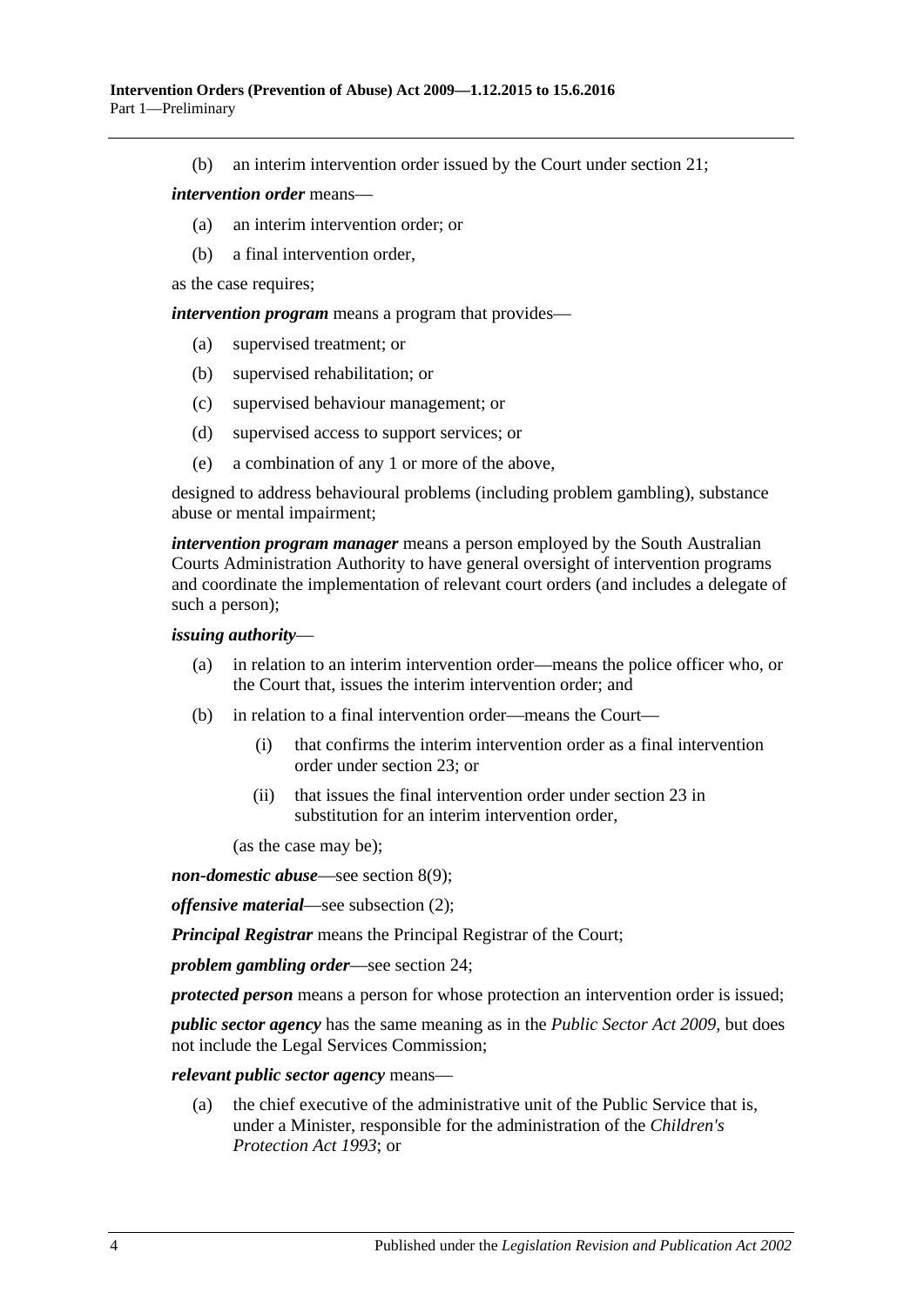- (b) the chief executive of the administrative unit of the Public Service that is, under a Minister, responsible for the administration of the *[Education and](http://www.legislation.sa.gov.au/index.aspx?action=legref&type=act&legtitle=Education%20and%20Early%20Childhood%20Services%20(Registration%20and%20Standards)%20Act%202011)  [Early Childhood Services \(Registration and Standards\) Act](http://www.legislation.sa.gov.au/index.aspx?action=legref&type=act&legtitle=Education%20and%20Early%20Childhood%20Services%20(Registration%20and%20Standards)%20Act%202011) 2011*; or
- (c) the chief executive of the administrative unit of the Public Service that is, under a Minister, responsible for the administration of the *[Family and](http://www.legislation.sa.gov.au/index.aspx?action=legref&type=act&legtitle=Family%20and%20Community%20Services%20Act%201972)  [Community Services Act](http://www.legislation.sa.gov.au/index.aspx?action=legref&type=act&legtitle=Family%20and%20Community%20Services%20Act%201972) 1972*; or
- (d) the South Australian Housing Trust; or
- (e) the chief executive of the administrative unit of the Public Service that is, under a Minister, responsible for the administration of the *[Disability Services](http://www.legislation.sa.gov.au/index.aspx?action=legref&type=act&legtitle=Disability%20Services%20Act%201993)  Act [1993](http://www.legislation.sa.gov.au/index.aspx?action=legref&type=act&legtitle=Disability%20Services%20Act%201993)*; or
- (f) the chief executive of the administrative unit of the Public Service that is, under a Minister, responsible for the administration of the *[Supported](http://www.legislation.sa.gov.au/index.aspx?action=legref&type=act&legtitle=Supported%20Residential%20Facilities%20Act%201992)  [Residential Facilities Act](http://www.legislation.sa.gov.au/index.aspx?action=legref&type=act&legtitle=Supported%20Residential%20Facilities%20Act%201992) 1992*; or
- (g) the chief executive of the administrative unit of the Public Service that is, under a Minister, responsible for the administration of the *[Correctional](http://www.legislation.sa.gov.au/index.aspx?action=legref&type=act&legtitle=Correctional%20Services%20Act%201982)  [Services Act](http://www.legislation.sa.gov.au/index.aspx?action=legref&type=act&legtitle=Correctional%20Services%20Act%201982) 1982*;

*tenancy agreement* means an agreement under which a person grants another person, for valuable consideration, a right (which may, but need not be, an exclusive right) to occupy premises for residential purposes, and includes a residential parks agreement within the meaning of the *[Residential Parks Act](http://www.legislation.sa.gov.au/index.aspx?action=legref&type=act&legtitle=Residential%20Parks%20Act%202007) 2007*;

*tenancy order*—see [section](#page-19-1) 25.

<span id="page-4-3"></span>(2) For the purposes of determining whether material is *offensive material*, the circumstances of a dealing with the material may be taken into account but, if material was inherently offensive material, the circumstances of a dealing with the material cannot be taken to have deprived it of that character.

### <span id="page-4-0"></span>**4—Application of Act outside State**

This Act applies to an act of abuse whether it takes place in or outside this State and an intervention order may be issued against a person resident in or outside this State.

# <span id="page-4-1"></span>**Part 2—Objects of Act**

### <span id="page-4-2"></span>**5—Objects of Act**

The objects of this Act are—

- (a) to assist in preventing domestic and non-domestic abuse, and the exposure of children to the effects of domestic and non-domestic abuse, by providing for—
	- (i) the issuing of intervention orders; and
	- (ii) the issuing of associated orders relating to problem gambling and tenancy agreements; and
	- (iii) the registration of foreign intervention orders; and
	- (iv) the enforcement of South Australian and foreign intervention orders; and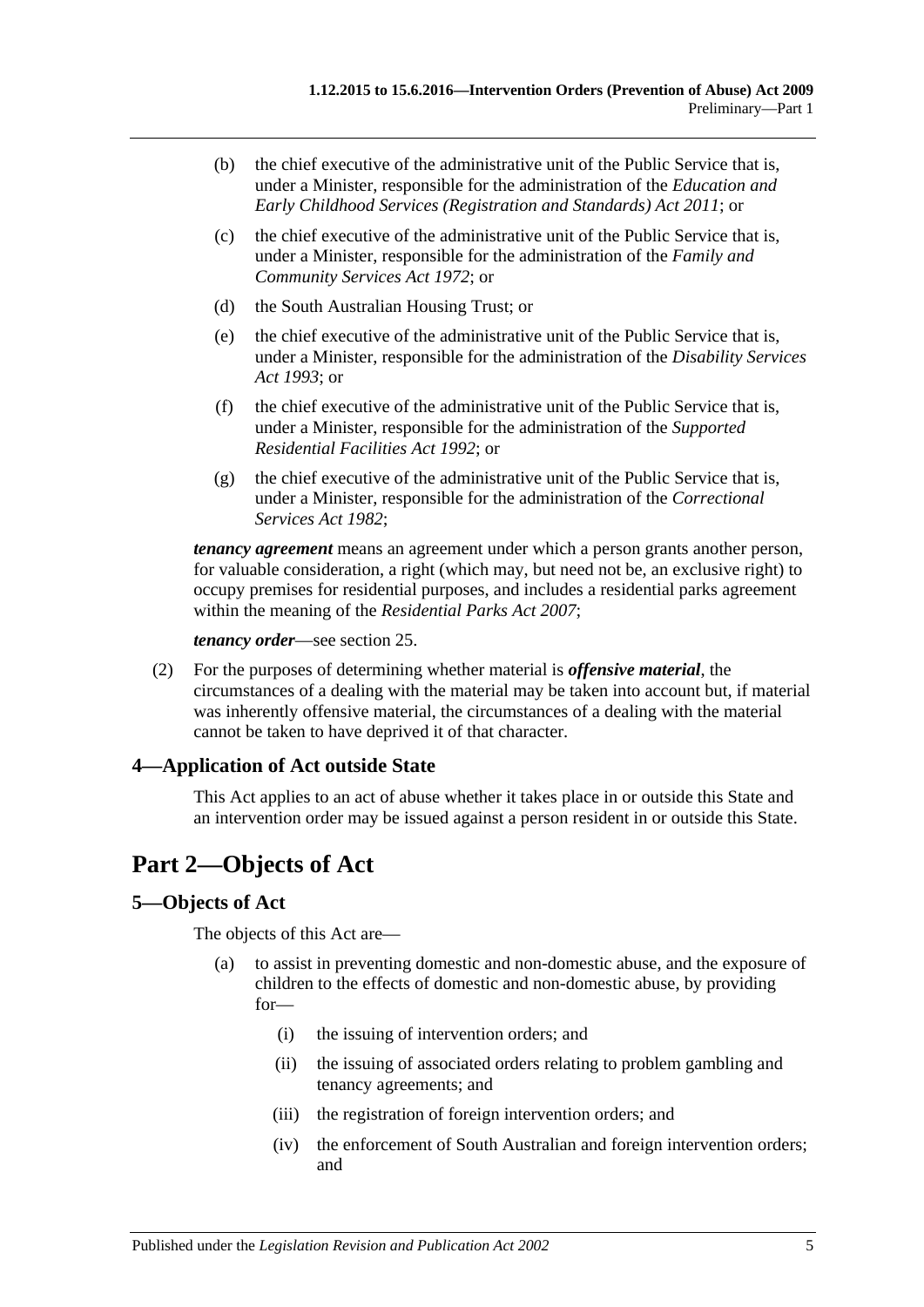- (b) to provide special police powers of arrest, detention and search in connection with issuing, serving and enforcing intervention orders; and
- (c) to further protect persons suffering or witnessing domestic or non-domestic abuse by—
	- (i) providing for special arrangements for witnesses in proceedings under this Act; and
	- (ii) imposing limitations on publishing reports about proceedings or orders under this Act.

# <span id="page-5-1"></span><span id="page-5-0"></span>**Part 3—Intervention and associated orders**

## **Division 1—General**

### <span id="page-5-2"></span>**6—Grounds for issuing intervention order**

There are grounds for issuing an intervention order against a person (the *defendant*) if—

- (a) it is reasonable to suspect that the defendant will, without intervention, commit an act of abuse against a person; and
- (b) the issuing of the order is appropriate in the circumstances.

#### <span id="page-5-3"></span>**7—Persons for whose protection intervention order may be issued**

- (1) An intervention order may be issued for the protection of—
	- (a) any person against whom it is suspected the defendant will commit an act of abuse; or
	- (b) any child who may hear or witness, or otherwise be exposed to the effects of, an act of abuse committed by the defendant against a person.
- (2) An intervention order may be issued for the protection of a person even if that person is not an applicant for the order and the application is not made on his or her behalf.
- (3) If an issuing authority proposes to intervene against a defendant for the protection of more than 1 person, it may do so by issuing a single intervention order or by issuing multiple intervention orders, as it considers appropriate in the circumstances.

#### <span id="page-5-4"></span>**8—Meaning of abuse—domestic and non-domestic**

- (1) *Abuse* may take many forms including physical, sexual, emotional, psychological or economic abuse.
- <span id="page-5-6"></span><span id="page-5-5"></span>(2) An act is an *act of abuse* against a person if it results in or is intended to result in—
	- (a) physical injury; or
	- (b) emotional or psychological harm; or
	- (c) an unreasonable and non-consensual denial of financial, social or personal autonomy; or
	- (d) damage to property in the ownership or possession of the person or used or otherwise enjoyed by the person.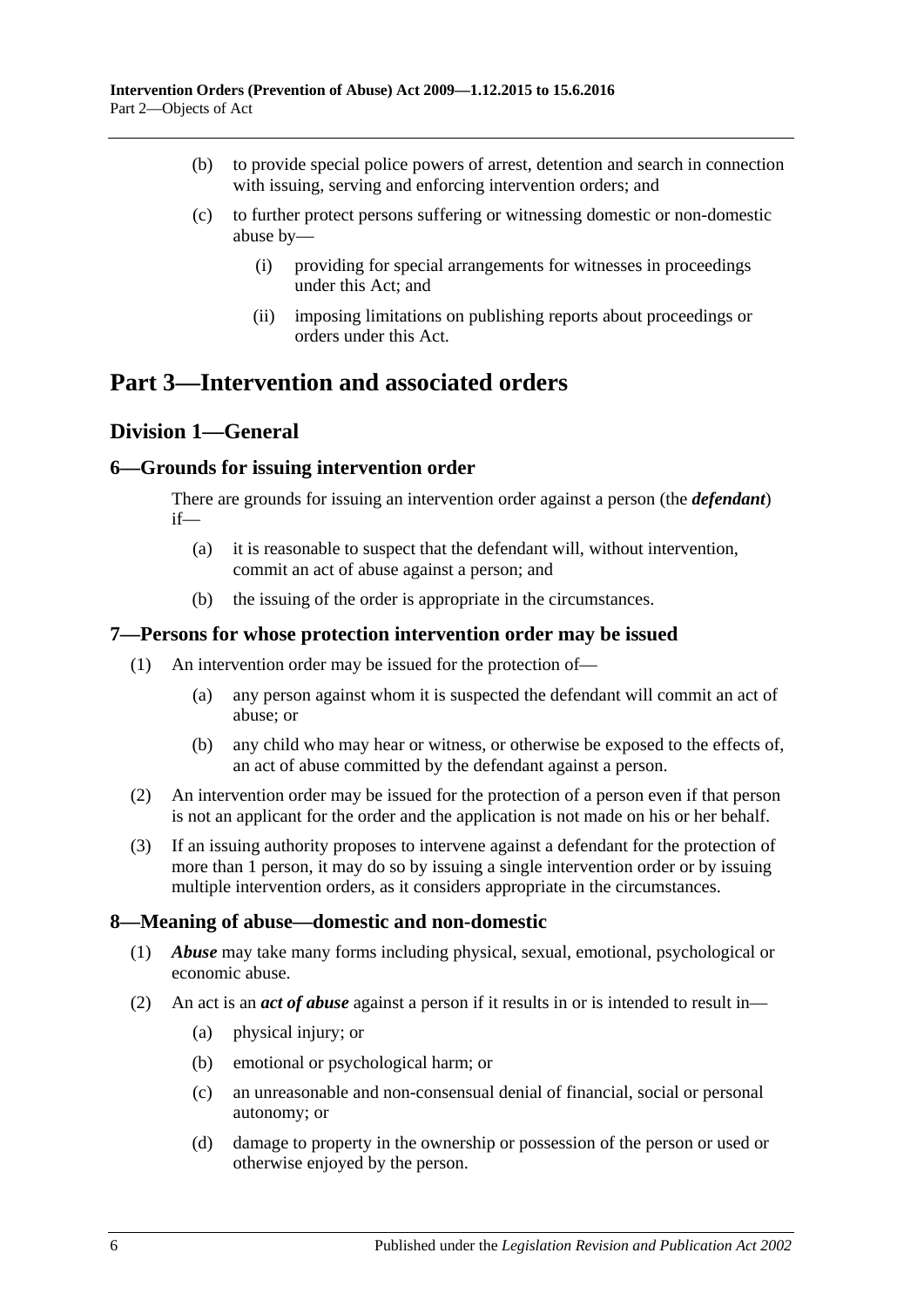- (3) *Emotional or psychological harm* includes—
	- (a) mental illness; and
	- (b) nervous shock; and
	- (c) distress, anxiety, or fear, that is more than trivial.

#### (4) **Emotional or psychological harm—examples**

Without limiting [subsection](#page-5-5) (2)(b), an act of abuse against a person resulting in emotional or psychological harm may be comprised of any of the following:

- (a) sexually assaulting the person or engaging in behaviour designed to coerce the person to engage in sexual activity;
- (b) unlawfully depriving the person of his or her liberty;
- (c) driving a vehicle in a reckless or dangerous manner while the person is a passenger in the vehicle;
- (d) causing the death of, or injury to, an animal;
- (e) following the person;
- (f) loitering outside the place of residence of the person or some other place frequented by the person;
- (g) entering or interfering with property in the possession of the person;
- (h) giving or sending offensive material to the person, or leaving offensive material where it will be found by, given to or brought to the attention of the person;
- (i) publishing or transmitting offensive material by means of the Internet or some other form of electronic communication in such a way that the offensive material will be found by, or brought to the attention of, the person;
- (j) communicating with the person, or to others about the person, by way of mail, telephone (including associated technology), fax or the Internet or some other form of electronic communication in a manner that could reasonably be expected to cause emotional or psychological harm to the person;
- (k) keeping the person under surveillance;
- (l) directing racial or other derogatory taunts at the person;
- (m) threatening to withhold the person's medication or prevent the person accessing necessary medical equipment or treatment;
- (n) threatening to institutionalise the person;
- (o) threatening to withdraw care on which the person is dependent;
- (p) otherwise threatening to cause the person physical injury, emotional or psychological harm or an unreasonable and non-consensual denial of financial, social or domestic autonomy or to cause damage to property in the ownership or possession of the person or used or otherwise enjoyed by the person.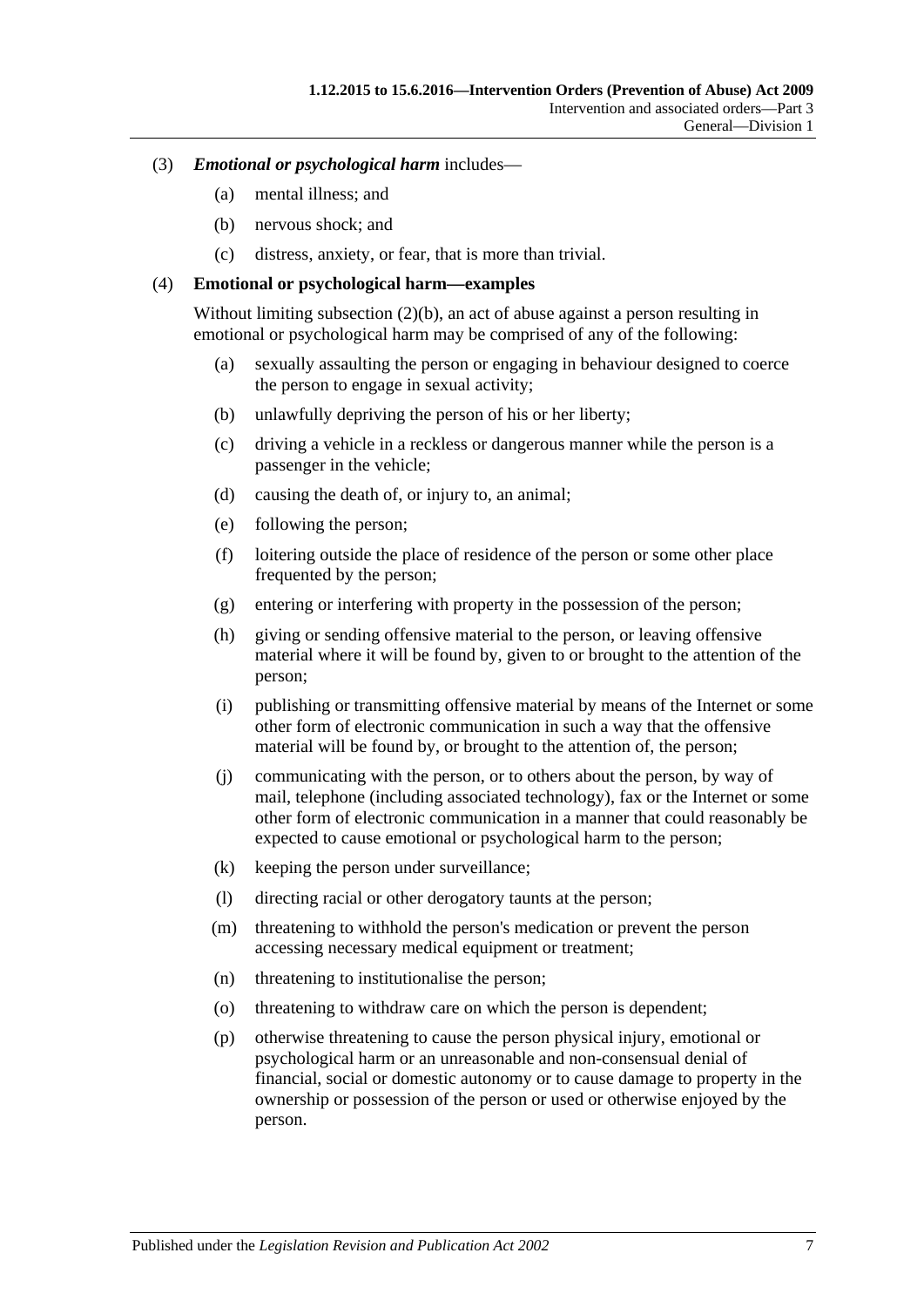#### (5) **Unreasonable and non-consensual denial of financial, social or personal autonomy—examples**

Without limiting [subsection](#page-5-6)  $(2)(c)$ , an act of abuse against a person resulting in an unreasonable and non-consensual denial of financial, social or personal autonomy may be comprised of any of the following:

- (a) denying the person the financial autonomy that the person would have had but for the act of abuse;
- (b) withholding the financial support necessary for meeting the reasonable living expenses of the person (or any other person living with, or dependent on, the person) in circumstances in which the person is dependent on the financial support to meet those living expenses;
- (c) without lawful excuse, preventing the person from having access to joint financial assets for the purposes of meeting normal household expenses;
- (d) preventing the person from seeking or keeping employment;
- (e) causing the person through coercion or deception to—
	- (i) relinquish control over assets or income; or
	- (ii) claim social security payments; or
	- (iii) sign a power of attorney enabling the person's finances to be managed by another person; or
	- (iv) sign a contract for the purchase of goods or services; or
	- (v) sign a contract for the provision of finance; or
	- (vi) sign a contract of guarantee; or
	- (vii) sign any legal document for the establishment or operation of a business;
- (f) without permission, removing or keeping property that is in the ownership or possession of the person or used or otherwise enjoyed by the person;
- (g) disposing of property owned by the person, or owned jointly with the person, against the person's wishes and without lawful excuse;
- (h) preventing the person from making or keeping connections with the person's family, friends or cultural group, from participating in cultural or spiritual ceremonies or practices, or from expressing the person's cultural identity;
- (i) exercising an unreasonable level of control and domination over the daily life of the person.
- (6) If a defendant commits an act of abuse against a person, or threatens to do so, in order to cause emotional or psychological harm to another person or to deny another person financial, social or personal autonomy, the defendant commits an act of abuse against that other person.
- (7) A defendant may commit an act of abuse by causing or allowing another person to commit the act or to take part in the commission of the act.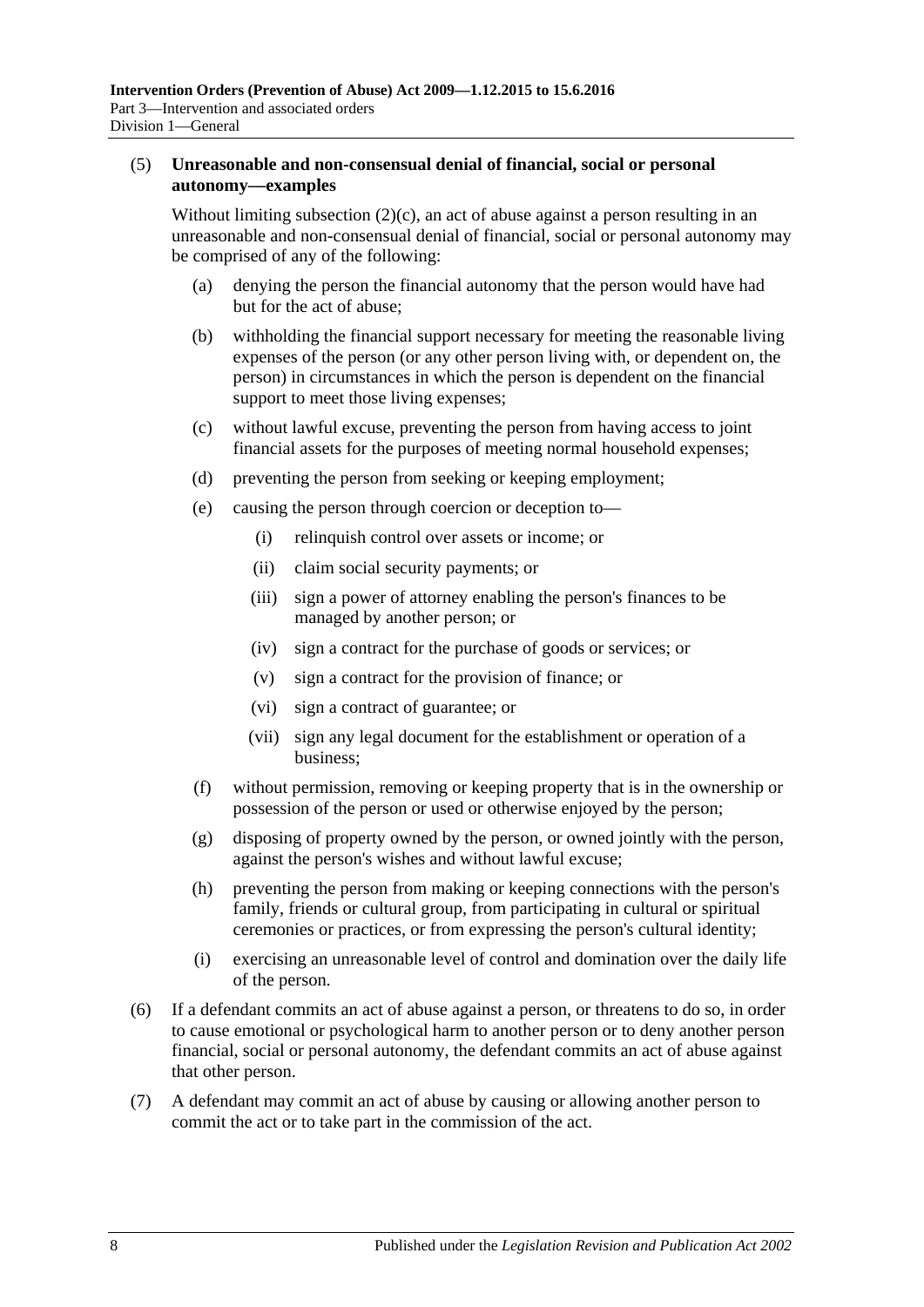- <span id="page-8-6"></span><span id="page-8-5"></span><span id="page-8-4"></span><span id="page-8-2"></span>(8) If the act of abuse is committed by a defendant against a person with whom the defendant is or was formerly in a relationship, it is referred to in this Act as an act of *domestic abuse*; and for that purpose, 2 persons are in a relationship if—
	- (a) they are married to each other; or
	- (b) they are domestic partners; or
	- (c) they are in some other form of intimate personal relationship in which their lives are interrelated and the actions of 1 affects the other; or
	- (d) 1 is the child, stepchild or grandchild, or is under the guardianship, of the other (regardless of age); or
	- (e) 1 is a child, stepchild or grandchild, or is under the guardianship, of a person who is or was formerly in a relationship with the other under [paragraph](#page-8-4) (a), [\(b\)](#page-8-5) or [\(c\)](#page-8-6) (regardless of age); or
	- (f) 1 is a child and the other is a person who acts in *loco parentis* in relation to the child; or
	- (g) 1 is a child who normally or regularly resides or stays with the other; or
	- (h) they are brothers or sisters or brother and sister; or
	- (i) they are otherwise related to each other by or through blood, marriage, a domestic partnership or adoption; or
	- (j) they are related according to Aboriginal or Torres Strait Islander kinship rules or are both members of some other culturally recognised family group; or
	- (k) 1 is the carer (within the meaning of the *[Carers Recognition Act](http://www.legislation.sa.gov.au/index.aspx?action=legref&type=act&legtitle=Carers%20Recognition%20Act%202005) 2005*) of the other.
- <span id="page-8-3"></span>(9) An act of abuse may be committed by a defendant against a person with whom the defendant is not, and was not formerly, in a relationship (including in circumstances where the defendant imagines such a relationship) and such an act of abuse is referred to in this Act as an act of *non-domestic abuse*.

### <span id="page-8-0"></span>**9—Priority for certain interventions**

Proceedings relating to intervention against domestic abuse and proceedings brought by a bail authority under section 23A of the *[Bail Act](http://www.legislation.sa.gov.au/index.aspx?action=legref&type=act&legtitle=Bail%20Act%201985) 1985* must, as far as practicable, be dealt with as a matter of priority.

### <span id="page-8-1"></span>**10—Principles for intervention against abuse**

- (1) The following must be recognised and taken into account in determining whether it is appropriate to issue an intervention order and in determining the terms of an intervention order:
	- (a) abuse occurs in all areas of society, regardless of socio-economic status, health, age, culture, gender, sexuality, ability, ethnicity and religion;
	- (b) abuse may involve overt or subtle exploitation of power imbalances and may consist of isolated incidents or patterns of behaviour;
	- (c) it is of primary importance to prevent abuse and to prevent children from being exposed to the effects of abuse;
	- (d) as far as is practicable, intervention should be designed—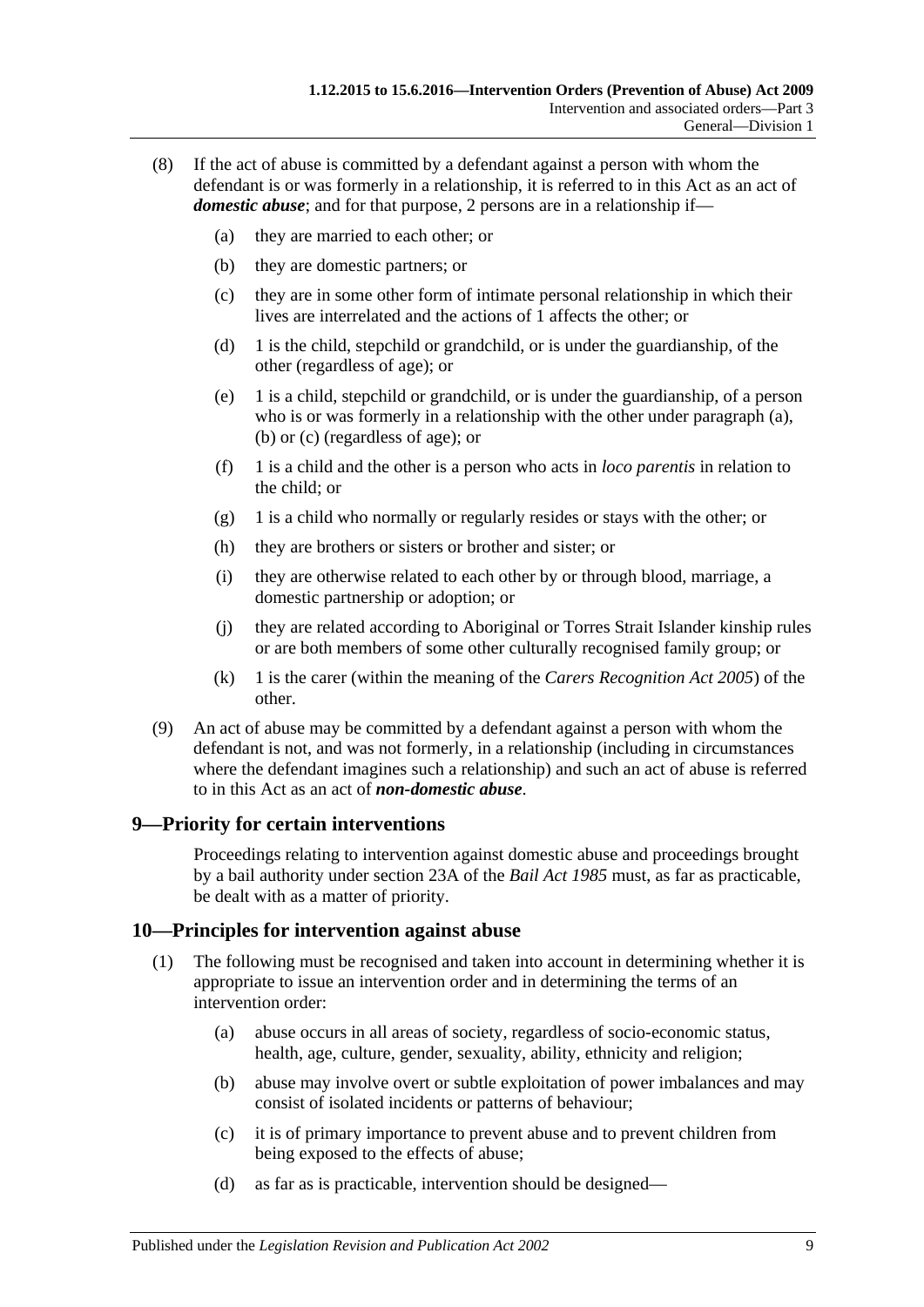- (i) to encourage defendants who it is suspected will, without intervention, commit abuse to accept responsibility and take steps to avoid committing abuse; and
- (ii) to minimise disruption to protected persons and any child living with a protected person and to maintain social connections and support for protected persons; and
- (iii) to ensure continuity and stability in the care of any child living with a protected person; and
- (iv) to allow education, training and employment of a protected person and any child living with a protected person, and arrangements for the care of such a child, to continue without interruption; and
- (v) if the defendant is a child—
	- (A) to ensure the child has appropriate accommodation, care and supervision; and
	- (B) to ensure the child has access to appropriate educational and health services; and
	- (C) to allow the education, training and employment of the child to continue without interruption.
- (2) The following must also be taken into account in determining whether it is appropriate to issue an intervention order and in determining the terms of an intervention order:
	- (a) any relevant Family Law Act order or Children's Protection Act order of which the issuing authority has been informed;
	- (b) how the intervention order would be likely to affect contact (in accordance with a relevant Family Law Act order or Children's Protection Act order or otherwise) between—
		- (i) the protected person or the defendant; and
		- (ii) any child of, or in the care of, either of those persons;
	- (c) any relevant agreement or order for the division of property under the *Family Law Act 1975* of the Commonwealth, or the *[Domestic Partners Property](http://www.legislation.sa.gov.au/index.aspx?action=legref&type=act&legtitle=Domestic%20Partners%20Property%20Act%201996)  Act [1996](http://www.legislation.sa.gov.au/index.aspx?action=legref&type=act&legtitle=Domestic%20Partners%20Property%20Act%201996)* or a corresponding law of another jurisdiction, of which the issuing authority has been informed;
	- (d) if considering whether to prohibit the defendant from taking possession of property or to require the defendant to return property to a protected person or to allow a protected person to recover or have access to or make use of property—the income, assets and liabilities of the defendant and the protected person (to the extent that the issuing authority has been informed of those matters);
	- (e) any other legal proceedings between the defendant and protected person of which the issuing authority has been informed.
- (3) Before issuing an intervention order the issuing authority must consider whether, if the whereabouts of a person proposed to be protected by the order are not known to the defendant, the issuing of the order would be counterproductive.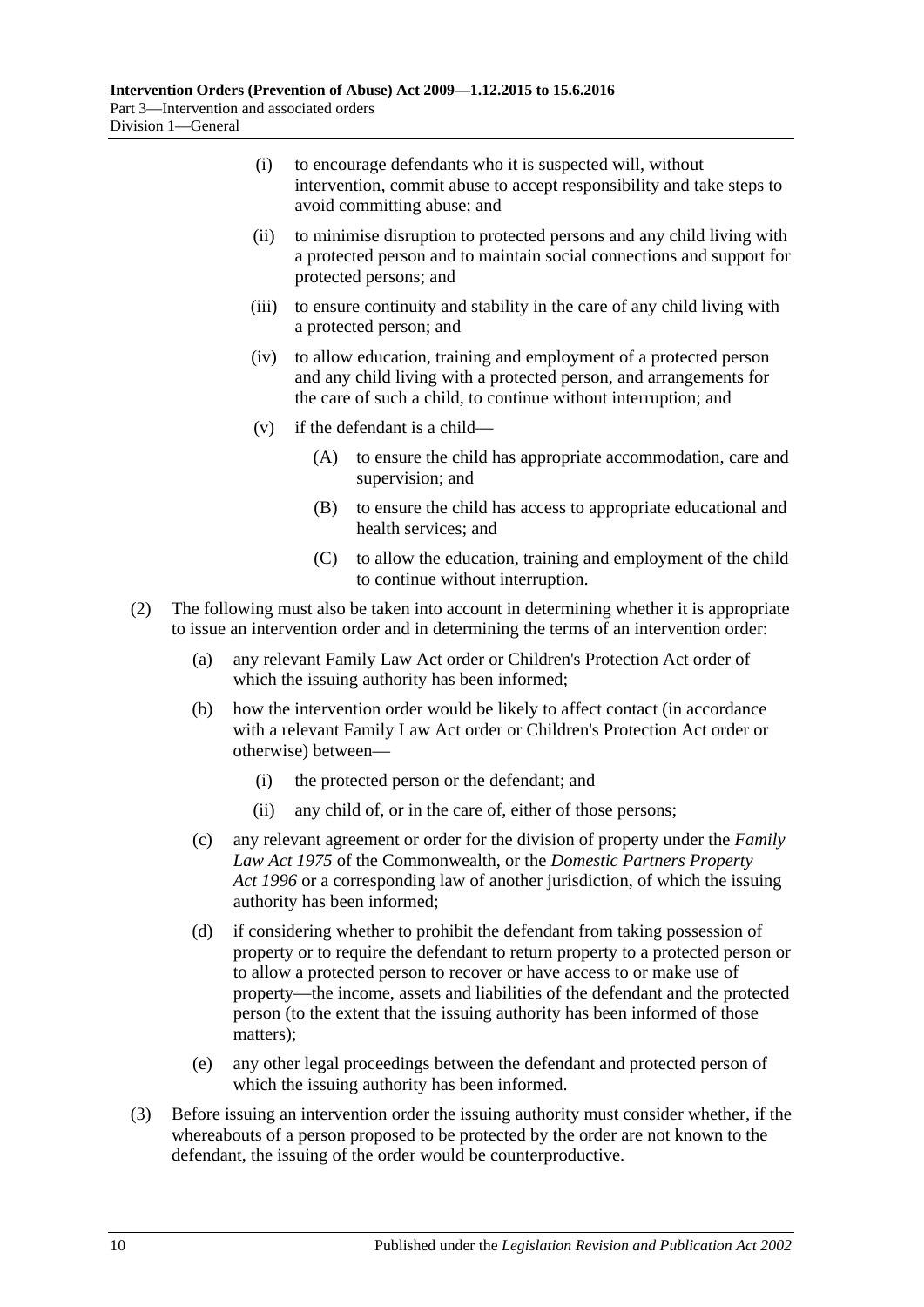(4) An issuing authority may take into account any other factor the authority considers relevant in the circumstances.

## <span id="page-10-0"></span>**11—Ongoing effect of intervention order**

- (1) An intervention order is ongoing and continues in force (subject to any variation or substitution of the order under this Act) until it is revoked.
- (2) Consequently, an issuing authority may not fix a date for the expiry of an intervention order or otherwise limit the duration of an intervention order.

### <span id="page-10-1"></span>**12—Terms of intervention order—general**

- <span id="page-10-3"></span><span id="page-10-2"></span>(1) An intervention order may do any 1 or more of the following:
	- (a) prohibit the defendant from being on, or within the vicinity of, premises at which a protected person resides or works;
	- (b) prohibit the defendant from being on, or within the vicinity of, specified premises frequented by a protected person;
	- (c) prohibit the defendant from being in a specified locality;
	- (d) prohibit the defendant from approaching within a specified distance of a protected person;
	- (e) prohibit the defendant from contacting, harassing, threatening or intimidating a protected person or any other person at a place where the protected person resides or works;
	- (f) prohibit the defendant from damaging specified property;
	- (g) prohibit the defendant from taking possession of specified personal property reasonably needed by a protected person;
	- (h) prohibit the defendant from causing or allowing another person to engage in the conduct referred to in any of [paragraphs](#page-10-2) (e) to  $(g)$ ;
	- (i) require the defendant to surrender specified weapons or articles that have been used, or that there is some reason to believe might be used, by the defendant to commit an act of abuse against a protected person;
	- (j) require the defendant to return specified personal property to a protected person;
	- (k) require the defendant to allow a protected person to recover or have access to or make use of specified personal property and to allow the person to be accompanied by a police officer or other specified person while doing so;
	- (l) impose any other requirement on the defendant to take, or to refrain from taking, specified action.
- (2) An intervention order may specify—
	- (a) conditions under which a prohibition imposed by the order does not apply; and
	- (b) conditions that must be complied with in relation to a requirement imposed by the order.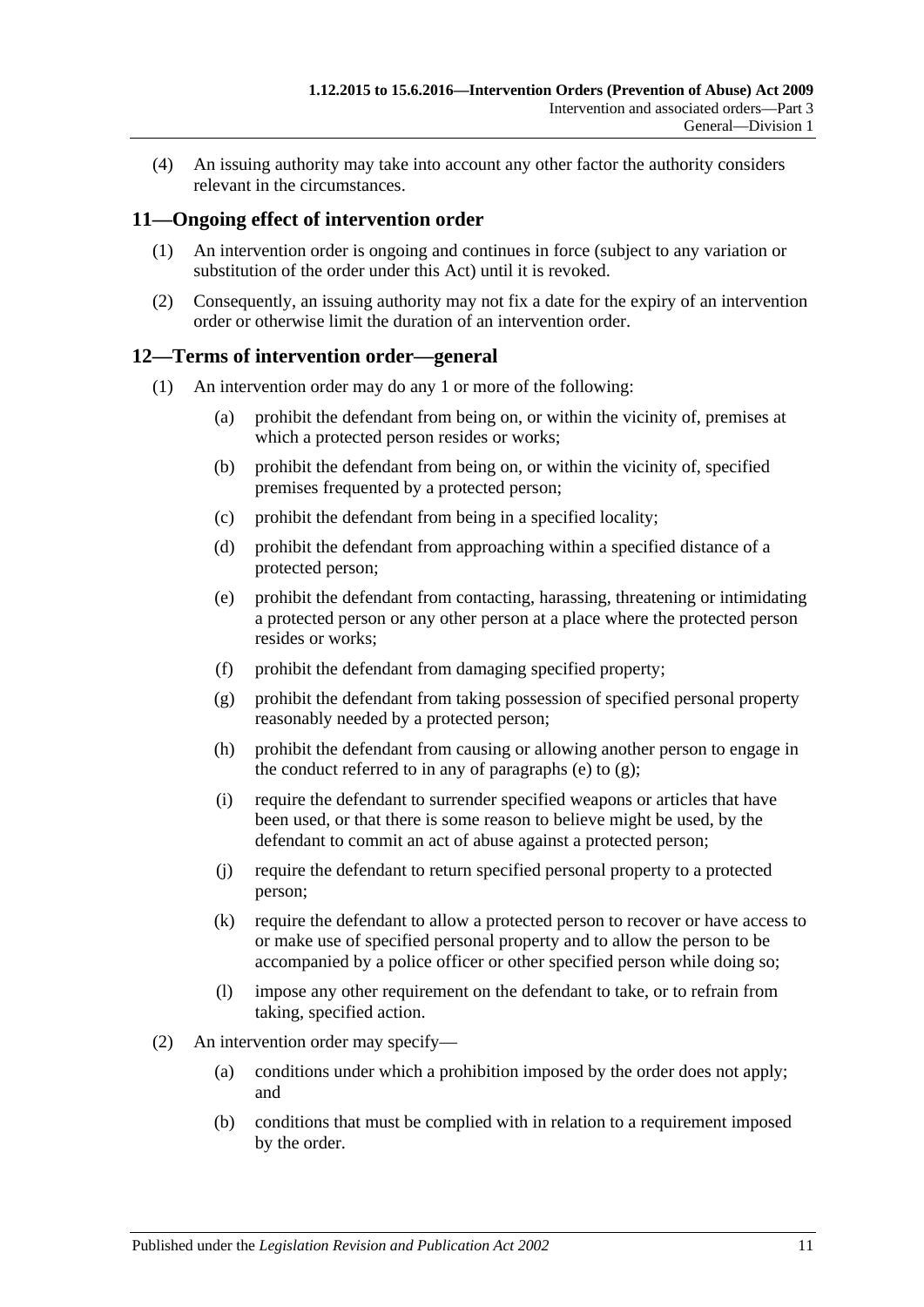- (3) If an intervention order is designed to prevent a form of abuse involving the use or threatened use of particular weapons or articles, the terms of the order should, as far as is practicable, include surrender of the weapons or articles or other measures designed to minimise the risk of the defendant using or threatening to use the weapons or articles to commit an act of abuse against the protected person.
- (4) If an interim intervention order requires the surrender of specified weapons or articles, the order must provide for their safe keeping until the determination of proceedings under [section](#page-17-1) 23, but otherwise an intervention order may specify how surrendered weapons or articles are to be dealt with or disposed of.
- (5) An intervention order may be issued against the defendant in relation to premises or property despite the fact that the defendant has a legal or equitable interest in the premises or property.
- (6) If an intervention order prohibits the defendant from being on, or within the vicinity of, premises at which a protected person resides—
	- (a) the protected person may, despite any other Act or law, change any external door or window lock of the premises (and, if the premises are rented and a lock is so changed, the protected person must give a key to the lock to the landlord, except if the defendant is the landlord); and
	- (b) if the defendant is a party to a tenancy agreement for the premises—the defendant may not, despite any other Act or law, take any action to terminate the tenancy agreement before the determination of the proceedings under [section](#page-17-1) 23.

### <span id="page-11-0"></span>**13—Terms of intervention order—intervention programs**

- (1) An intervention order may require the defendant to undergo an assessment by the intervention program manager to determine—
	- (a) a form of intervention program that is appropriate for the defendant; and
	- (b) the defendant's eligibility for the services included on the program.
- (2) An intervention order issued by the Court may require the defendant to undertake an intervention program if the intervention program manager has advised the Court that—
	- (a) the defendant is eligible for the services to be included on the program in accordance with applicable eligibility criteria (if any); and
	- (b) those services are available for the defendant at a suitable time and place.
- <span id="page-11-1"></span>(3) If an intervention order contains a requirement under this section, the defendant must comply with requirements regulating his or her participation in the assessment or intervention program notified from time to time by the defendant's case manager.
- (4) The Court must endeavour to ensure that the defendant understands that—
	- (a) failure to comply with a requirement referred to in [subsection](#page-11-1) (3) constitutes a contravention of the term of the intervention order imposed under this section; and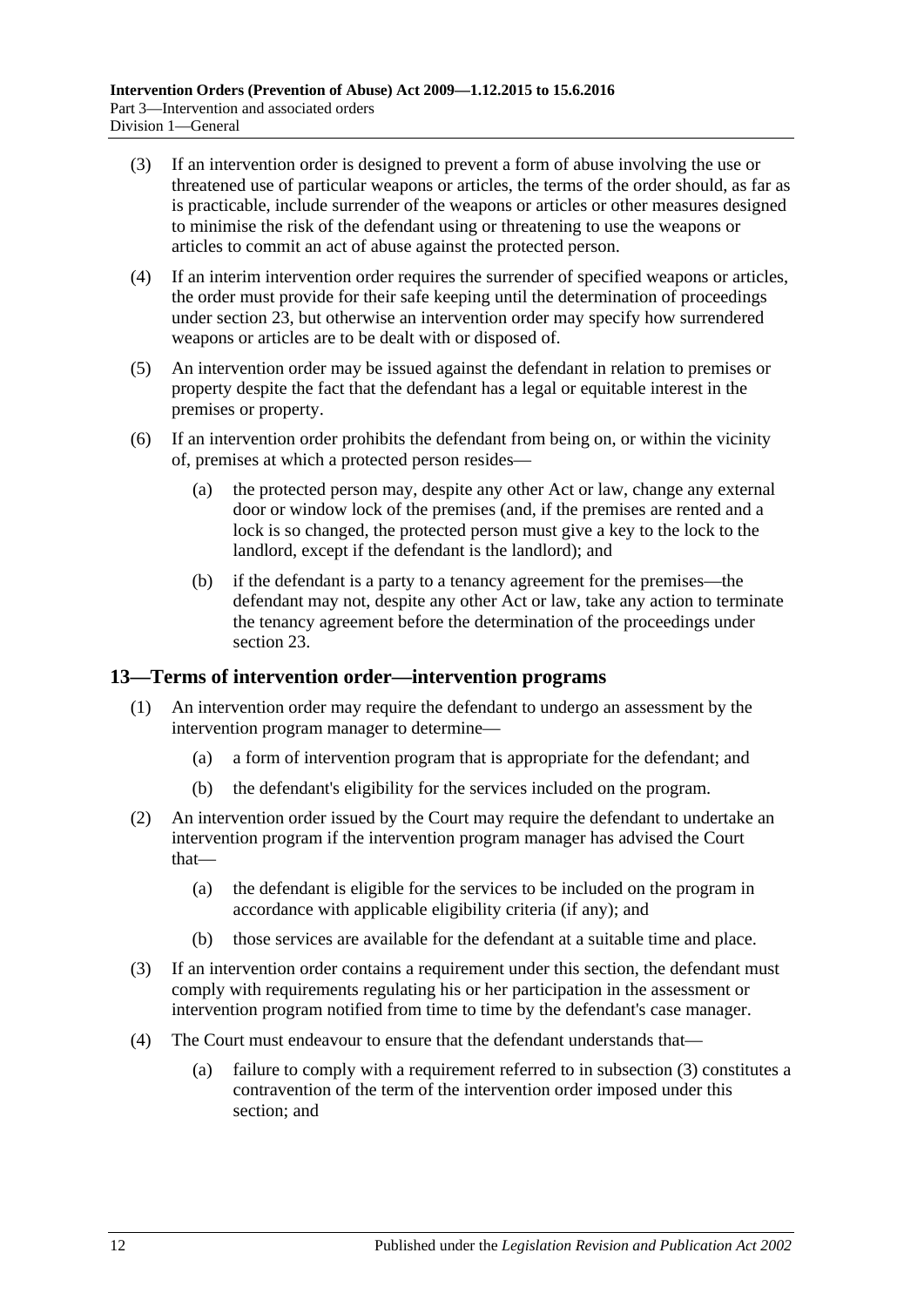(b) the Court may, if the person is found guilty of any such contravention, order the defendant to make a payment of not more than the prescribed amount toward the cost of any intervention program the defendant may be required to undertake in accordance with the intervention order,

(but failure to comply with this subsection will not make an order under this section invalid).

## <span id="page-12-0"></span>**14—Terms of intervention order—firearms**

- (1) Subject to this section, an intervention order must include the following terms (the *firearms terms*):
	- (a) any firearm, ammunition or part of a firearm in the possession of the defendant and any licence or permit held by the defendant authorising possession of a firearm must be surrendered to the Registrar of Firearms;
	- (b) while an intervention order remains in force against the defendant—
		- (i) any licence or permit held by the defendant authorising possession of a firearm is suspended; and
		- (ii) the defendant is disqualified from holding or obtaining a licence or permit authorising possession of a firearm; and
		- (iii) the defendant is prohibited from possessing a firearm, ammunition or part of a firearm in the course of his or her employment.
- (2) The Court need not include the firearms terms in a final intervention order if satisfied that the defendant has never been guilty of violent or intimidatory conduct and needs to have a firearm for purposes related to earning a livelihood.

## <span id="page-12-1"></span>**15—Terms of intervention order—date after which defendant may apply for variation or revocation**

- <span id="page-12-3"></span>(1) The Court may, when issuing or varying a final intervention order, include a term fixing a date after which the defendant may apply for variation (or further variation) or revocation of the order.
- (2) The date must fall at least 12 months after the date of issue or variation of the order.
- (3) If the Court does not include in a final intervention order a term under [subsection](#page-12-3) (1), the order will be taken to include a term fixing the date falling 12 months after the date of issue or variation of the order as the date after which the defendant may apply for variation (or further variation) or revocation of the order.

## <span id="page-12-2"></span>**16—Inconsistent Family Law Act or Children's Protection Act orders**

- (1) An intervention order is invalid to the extent of any inconsistency with a Family Law Act order of a kind referred to in section 68R of the *Family Law Act 1975* of the Commonwealth (but the Court may resolve the inconsistency by exercising its power to revive, vary, discharge or suspend the Family Law Act order under that section).
- (2) An intervention order prevails over an order under section 38 of the *[Children's](http://www.legislation.sa.gov.au/index.aspx?action=legref&type=act&legtitle=Childrens%20Protection%20Act%201993)  [Protection Act](http://www.legislation.sa.gov.au/index.aspx?action=legref&type=act&legtitle=Childrens%20Protection%20Act%201993) 1993* to the extent of any inconsistency (but the Youth Court may resolve the inconsistency by varying or revoking the order under that section on application under that Act).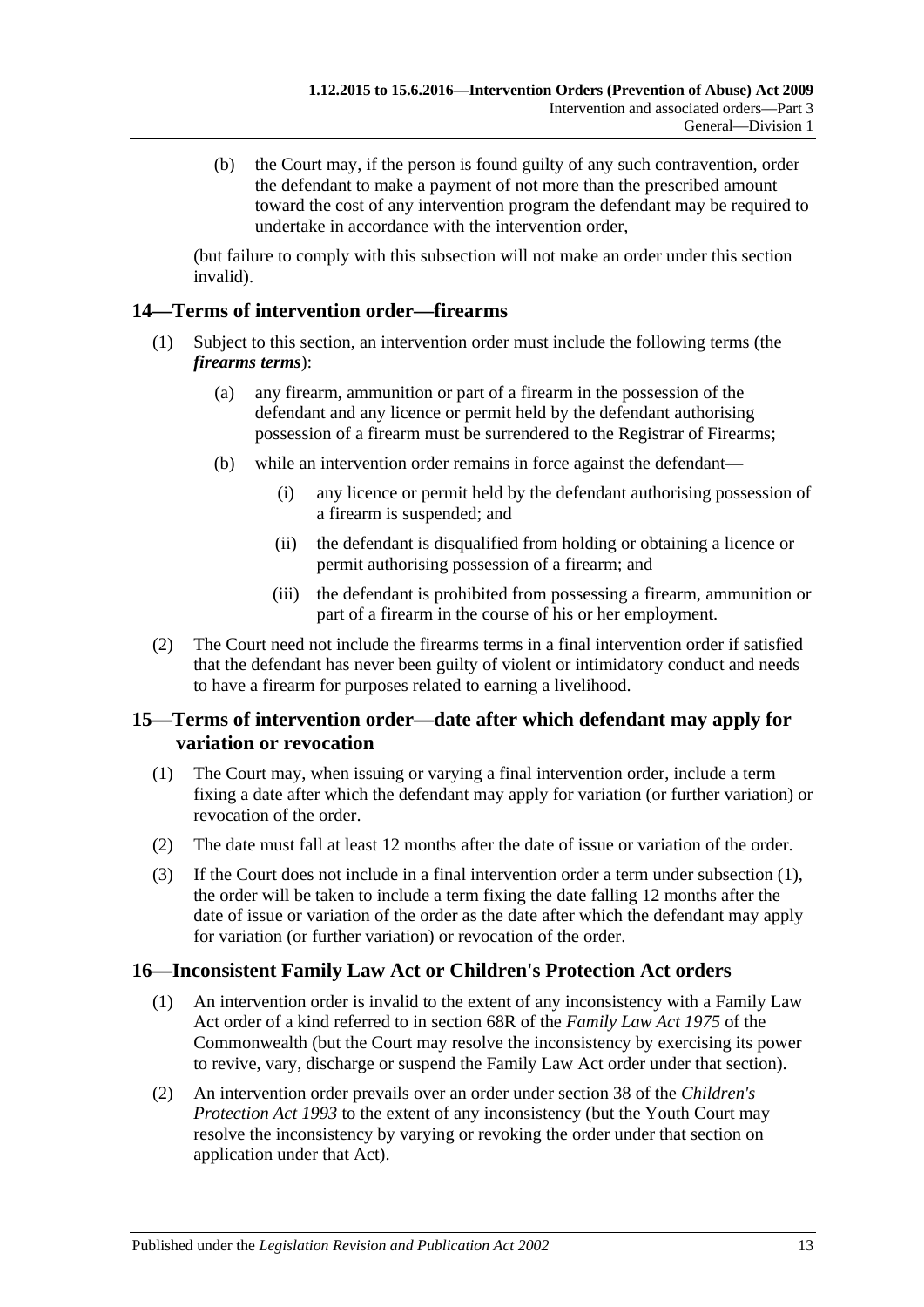## <span id="page-13-0"></span>**17—Explanation for defendant and protected persons**

An issuing authority must endeavour to ensure that the defendant and protected persons understand—

- (a) the terms and effect of an intervention order and any associated order, including, in the case of an interim intervention order, that the order acts as a summons; and
- (b) if relevant, the effect of [section](#page-12-2) 16; and
- (c) that a protected person cannot give permission for contravention of an order,

(but failure to do so will not make an order invalid).

## <span id="page-13-1"></span>**Division 2—Police orders**

#### <span id="page-13-2"></span>**18—Interim intervention order issued by police**

- (1) Subject to [subsection](#page-13-3) (2), a police officer may issue an interim intervention order against a defendant if it appears to the police officer that there are grounds for issuing the order and the defendant is present before the police officer or in custody.
- <span id="page-13-3"></span>(2) If the police officer issuing the order is not of or above the rank of sergeant, the officer must, before issuing the order, obtain the authorisation (either orally or in writing) of a police officer of or above that rank.
- (3) An interim intervention order issued by a police officer must—
	- (a) be in a form approved by the Commissioner of Police; and
	- (b) identify the defendant and the persons protected by the order; and
	- (c) specify the prohibitions and requirements imposed by the order; and
	- (d) require the defendant to appear before the Court at a specified time and place (within 8 days after the date of the order or, if the Court will not be sitting at the place within that period, within 2 days after the Court next commences sitting at the place).
- (4) An interim intervention order issued by a police officer comes into force against the defendant when served on the defendant personally.
- (5) On an interim intervention order issued by a police officer being served on the defendant, the police officer issuing the order will be taken to have made an application to the Court for an intervention order and the defendant will be taken to have been issued a summons to appear before the Court as specified in the order for the purposes of the hearing and determination of the application under [section](#page-17-1) 23.
- (6) The Commissioner of Police must—
	- (a) give a copy of an interim intervention order issued by a police officer to each person protected by the order; and
	- (b) either—
		- (i) notify the Principal Registrar in writing of the prescribed details of the order; or
		- (ii) give a copy of the order to the Principal Registrar.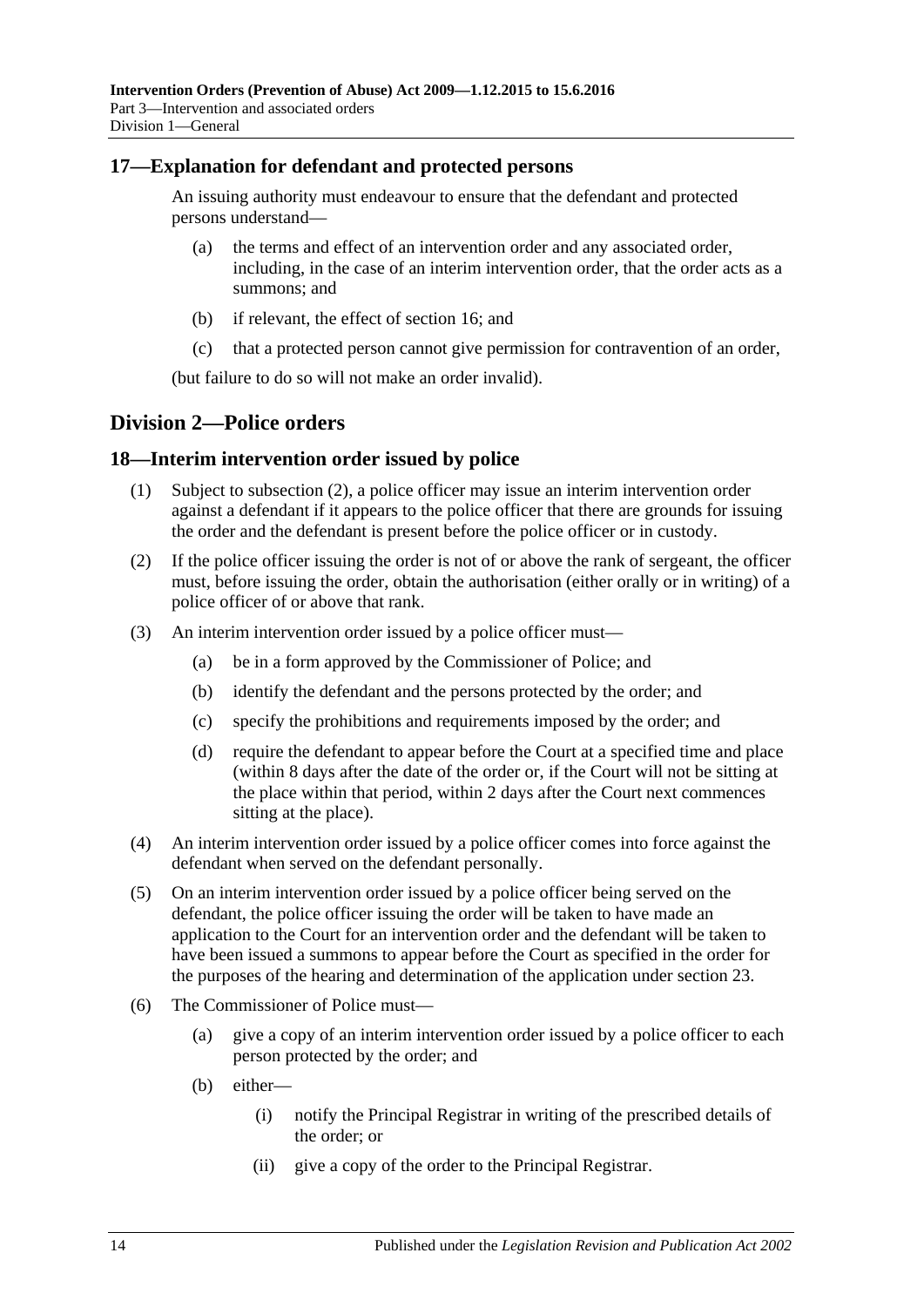- <span id="page-14-3"></span>(7) A person against whom an interim intervention order is issued by a police officer must notify the Commissioner of Police in writing of an address for service.
- (7a) A person who is required under [subsection](#page-14-3) (7) to notify the Commissioner of Police of an address for service—
	- (a) who fails to provide the address within 7 days after being so requested; or
	- (b) who provides an address that is false,

is guilty of an offence.

Maximum penalty: \$750.

Expiation fee: \$105.

- (8) The Commissioner of Police must notify the Principal Registrar of any address for service provided under [subsection](#page-14-3) (7).
- (9) The Principal Registrar must notify the relevant public sector agencies in writing of the prescribed details of interim intervention orders issued by police officers.

#### <span id="page-14-0"></span>**19—Revocation of interim intervention order by Commissioner of Police**

- (1) The Commissioner of Police may revoke an interim intervention order issued by a police officer by written notice served on the defendant personally or by post at the address for service provided by the defendant under this Act.
- (2) The Commissioner of Police must—
	- (a) give a copy of a notice of revocation of an interim intervention order issued by a police officer to each person protected by the order; and
	- (b) notify the Principal Registrar that the order has been revoked.
- (3) The Principal Registrar must notify the relevant public sector agencies of the revocation of interim intervention orders by the Commissioner of Police.

## <span id="page-14-1"></span>**Division 3—Court orders**

#### <span id="page-14-2"></span>**20—Application to Court for intervention order**

- (1) The following persons may make an application to the Court for an intervention order:
	- (a) a police officer;
	- (b) a person against whom it is alleged the defendant may commit an act of abuse or a suitable representative of such a person given permission to apply by the Court;
	- (c) a child who it is alleged may hear or witness, or otherwise be exposed to the effects of, an act of abuse committed by the defendant against a person;
	- (d) if the defendant or a person proposed to be protected by the order is a child and there is a Children's Protection Act order under section 38 of the *[Children's Protection Act](http://www.legislation.sa.gov.au/index.aspx?action=legref&type=act&legtitle=Childrens%20Protection%20Act%201993) 1993* in force in respect of the child—the Minister responsible for the administration of that Act.
- (2) If the person entitled to apply is a child, the application may be made—
	- (a) by the child with the permission of the Court, if the child has attained the age of 14 years; or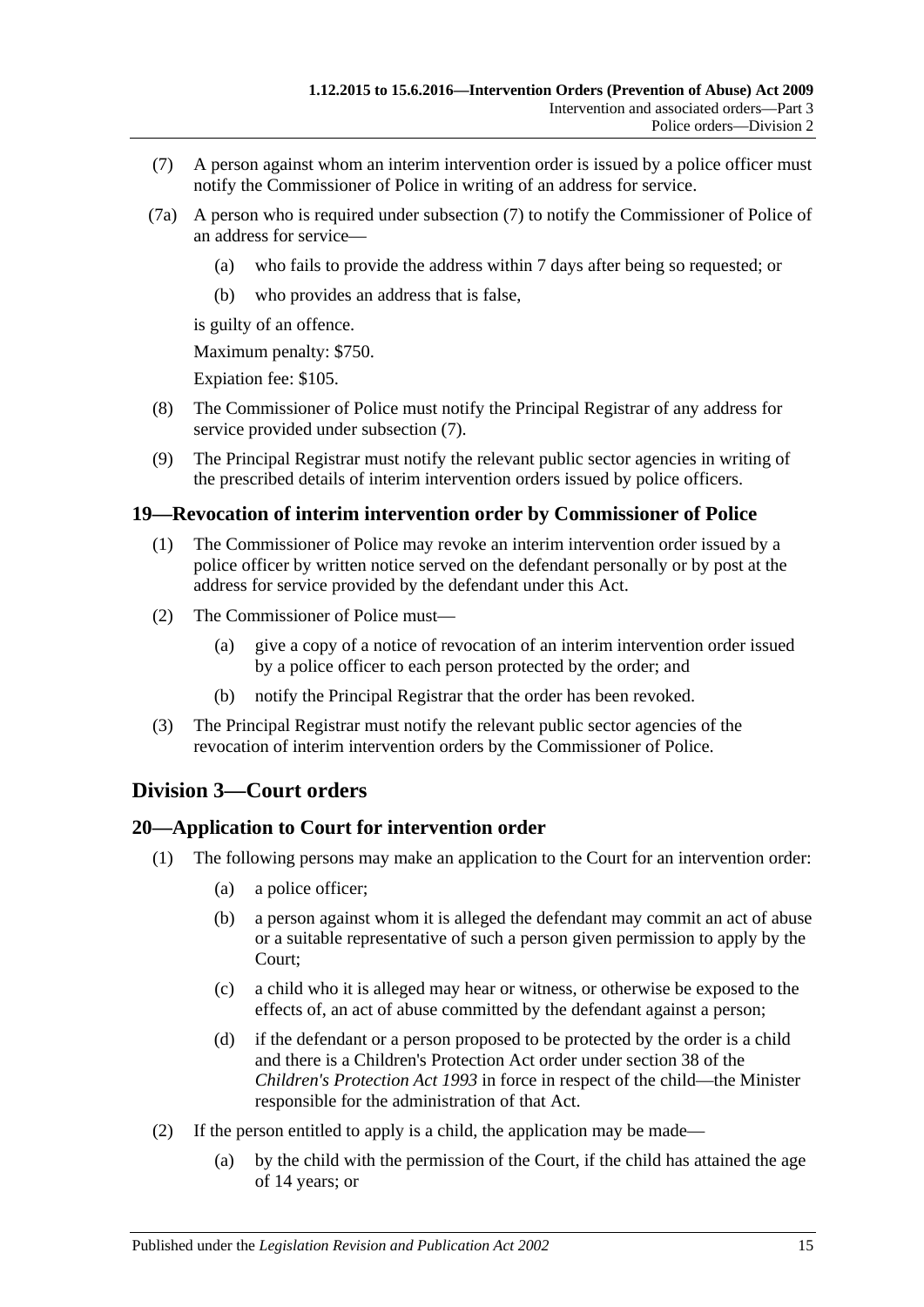- (b) on behalf of the child by—
	- (i) a parent or guardian of the child; or
	- (ii) a person with whom the child normally or regularly resides; or
	- (iii) some other suitable representative of the child given permission to apply by the Court.
- (3) The applicant must inform the Court of any relevant Family Law Act order, Children's Protection Act order or agreement or order for the division of property under the *Family Law Act 1975* of the Commonwealth, or the *[Domestic Partners Property](http://www.legislation.sa.gov.au/index.aspx?action=legref&type=act&legtitle=Domestic%20Partners%20Property%20Act%201996)  Act [1996](http://www.legislation.sa.gov.au/index.aspx?action=legref&type=act&legtitle=Domestic%20Partners%20Property%20Act%201996)* or a corresponding law of another jurisdiction, any pending application for such an order, and any other legal proceedings between a person proposed to be protected by the order and the defendant, of which the applicant is aware (but an intervention order is not invalid merely because the applicant fails to so inform the Court).
- (4) A single application relating to the same defendant may be made by any number of persons.

#### <span id="page-15-0"></span>**21—Preliminary hearing and issue of interim intervention order**

- (1) On an application for an intervention order in circumstances in which an interim intervention order has not been issued by a police officer, the Court must hold a preliminary hearing as soon as practicable and without summoning the defendant to appear.
- (2) If the application is made by telephone or other electronic means in accordance with rules of Court—
	- (a) the preliminary hearing may occur by oral questioning of the applicant and any other available witness or by other means contemplated by the rules; and
	- (b) if the Court is not satisfied that it is an appropriate case for completing the preliminary hearing without requiring the personal attendance of the applicant, the Court may adjourn the hearing to a time and place fixed by the Court and inform the applicant of the time and place so fixed.
- (3) At the preliminary hearing, the Court may—
	- (a) issue an interim intervention order against a defendant if it appears to the Court that there are grounds for issuing the order; or
	- (b) dismiss the application on the grounds that the application is frivolous, vexatious, without substance or has no reasonable prospect of success or on any other ground considered sufficient by the Court.
- (4) If the applicant alleges non-domestic abuse and is a person other than a police officer, the Court must, in determining whether to exercise the discretion to dismiss the application, take into account—
	- (a) whether it might be appropriate and practicable for the parties to attempt to resolve the matter through mediation or by some other means; and
	- (b) whether the application is in the nature of a cross application; and
	- (c) any other matters that the Court considers relevant.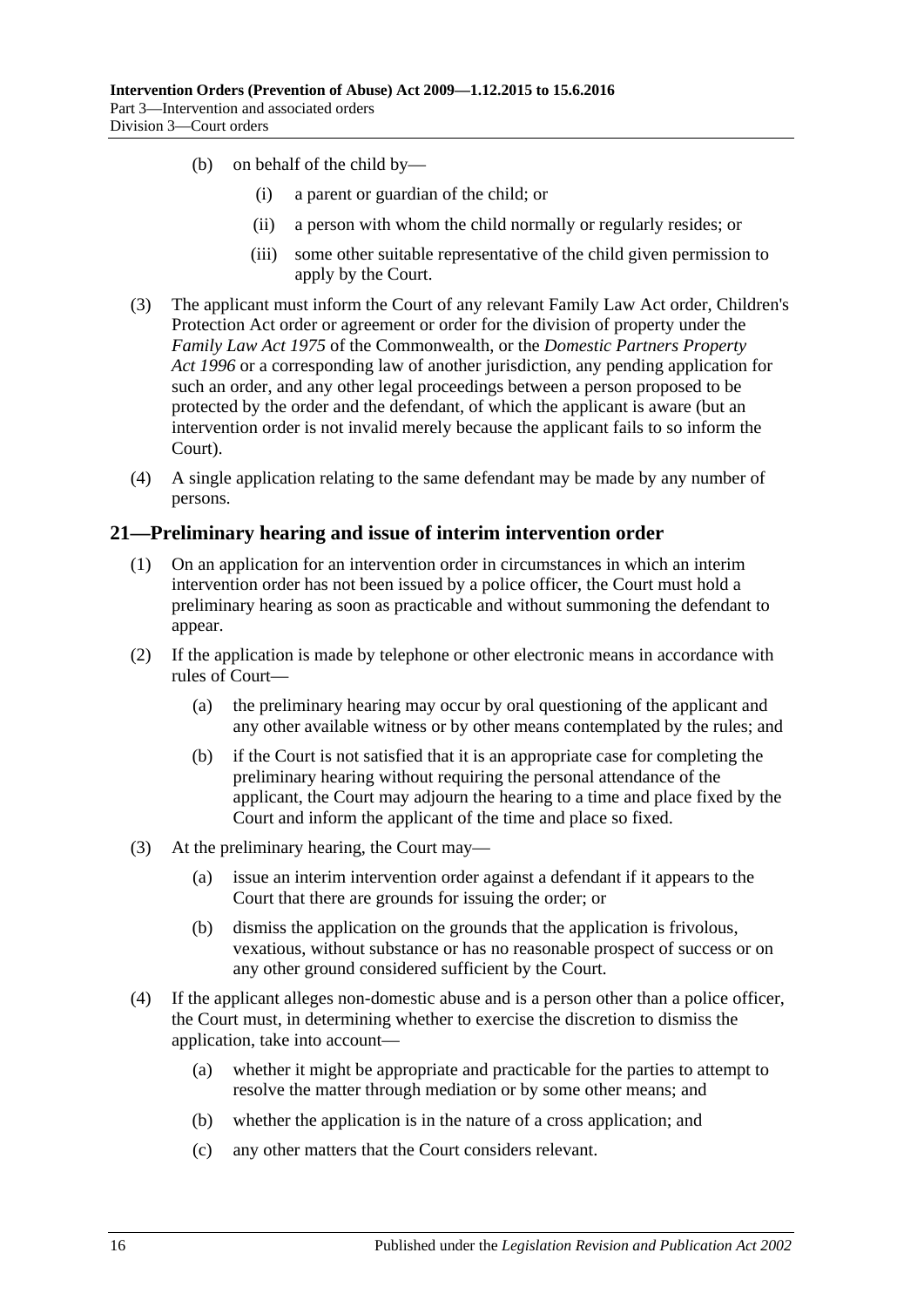- (4a) If the applicant is a police officer—
	- (a) the Court is not bound by the rules of evidence but may inform itself as it thinks fit; and
	- (b) the Court must act according to equity, good conscience and the substantial merits of the case without regard to technicalities and legal forms.
- (5) There is a presumption against exercising the discretion to dismiss the application if the applicant alleges an offence involving personal violence or an offence of stalking under section 19AA of the *[Criminal Law Consolidation Act](http://www.legislation.sa.gov.au/index.aspx?action=legref&type=act&legtitle=Criminal%20Law%20Consolidation%20Act%201935) 1935*.
- (6) The Court may issue an interim intervention order on the basis of evidence received in the form of an affidavit if the application is made by a police officer or a person introduced by a police officer but, in that case—
	- (a) the deponent must, if the defendant so requires, appear personally at the proceedings for the determination of the application to give oral evidence of the matters referred to in the affidavit; and
	- (b) if the deponent does not appear personally to give evidence as so required—the Court may not rely on the evidence contained in the affidavit for the purpose of determining the application.
- (7) An interim intervention order issued by the Court must—
	- (a) identify the defendant and the persons protected by the order; and
	- (b) specify the prohibitions and requirements imposed by the order; and
	- (c) require the defendant to appear before the Court at a specified time and place (within 8 days after the date of the order or, if the Court will not be sitting at the place within that period, within 2 days after the Court next commences sitting at the place).
- (8) An interim intervention order issued by the Court comes into force against the defendant when served on the defendant personally or in some other manner authorised by the Court.
- (9) On an interim intervention order issued by the Court being served on the defendant, the defendant will be taken to have been issued a summons to appear before the Court as specified in the order for the purposes of hearing and determining an application for a final intervention order under [section](#page-17-1) 23.
- (10) The Principal Registrar must—
	- (a) give a copy of an interim intervention order issued by the Court to—
		- (i) each person protected by the order; and
		- (ii) if the applicant is not a police officer or a person protected by the order—the applicant; and
	- (b) either—
		- (i) notify the Commissioner of Police in writing of the prescribed details of the order; or
		- (ii) give a copy of the order to the Commissioner of Police.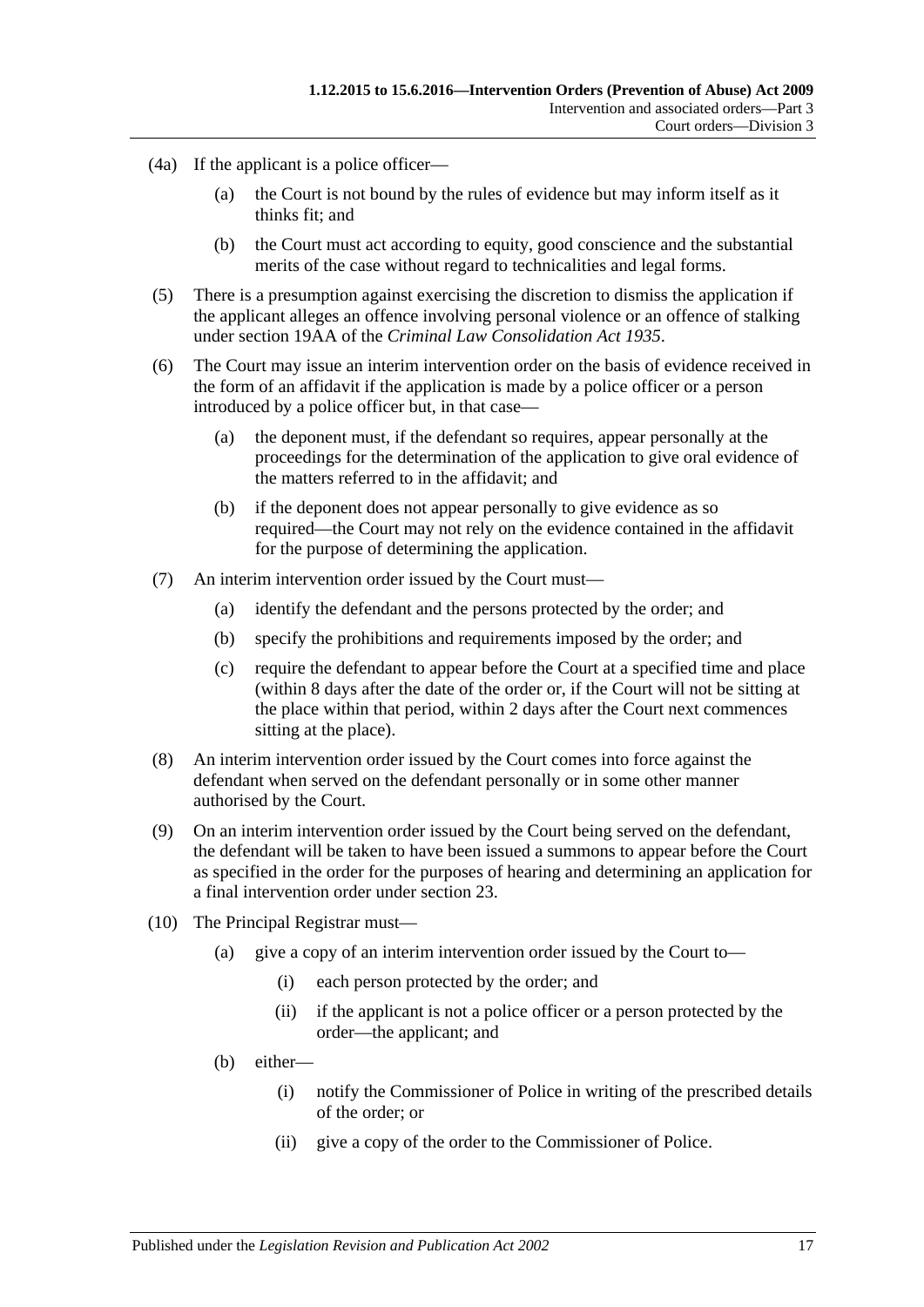- (11) The Principal Registrar must notify the relevant public sector agencies in writing of the prescribed details of interim intervention orders issued by the Court.
- (12) A person against whom an interim intervention order is issued by the Court must notify the Principal Registrar in writing of an address for service.
- (13) If a hearing is adjourned under this section, the Court need not be constituted at the adjourned hearing of the same judicial officer as ordered the adjournment.

### <span id="page-17-0"></span>**22—Adjournments**

- (1) The Court may, from time to time without requiring the attendance of any party, adjourn the hearing of an application for an intervention order at which a defendant is required by an interim intervention order to appear to a later date if satisfied that the interim intervention order has not been served or that there is other adequate reason for the adjournment.
- (2) The date fixed for an adjourned hearing must be within 8 days after the date on which the adjournment is ordered, unless the Court is satisfied—
	- (a) that a later date is required to enable the interim intervention order to be served; or
	- (b) that there is other adequate reason for fixing a later date.
- (3) If a hearing is adjourned under this section, the Court need not be constituted at the adjourned hearing of the same judicial officer as ordered the adjournment.

#### <span id="page-17-2"></span><span id="page-17-1"></span>**23—Determination of application for intervention order**

- (1) Subject to this section, on the hearing of an application for a final intervention order, the Court may—
	- (a) confirm the interim intervention order issued against the defendant as a final intervention order; or
	- (b) issue a final intervention order in substitution for an interim intervention order issued against the defendant; or
	- (c) dismiss the application and revoke the interim intervention order issued against the defendant.
- (1a) If the Court determines that it is appropriate to confirm an interim intervention order as a final intervention order or to issue a final intervention order in substitution for an interim intervention order under [subsection](#page-17-2) (1) and the defendant, or a person protected by the order, is a child or the parent of a child, the Court—
	- (a) must make the following inquiries:
		- (i) whether there is any relevant Family Law Act order or Children's Protection Act order;
		- (ii) how the final intervention order would be likely to affect contact (in accordance with a relevant Family Law Act order or Children's Protection Act order or otherwise) between—
			- (A) the protected person or the defendant; and
			- (B) any child of, or in the care of, either of those persons; and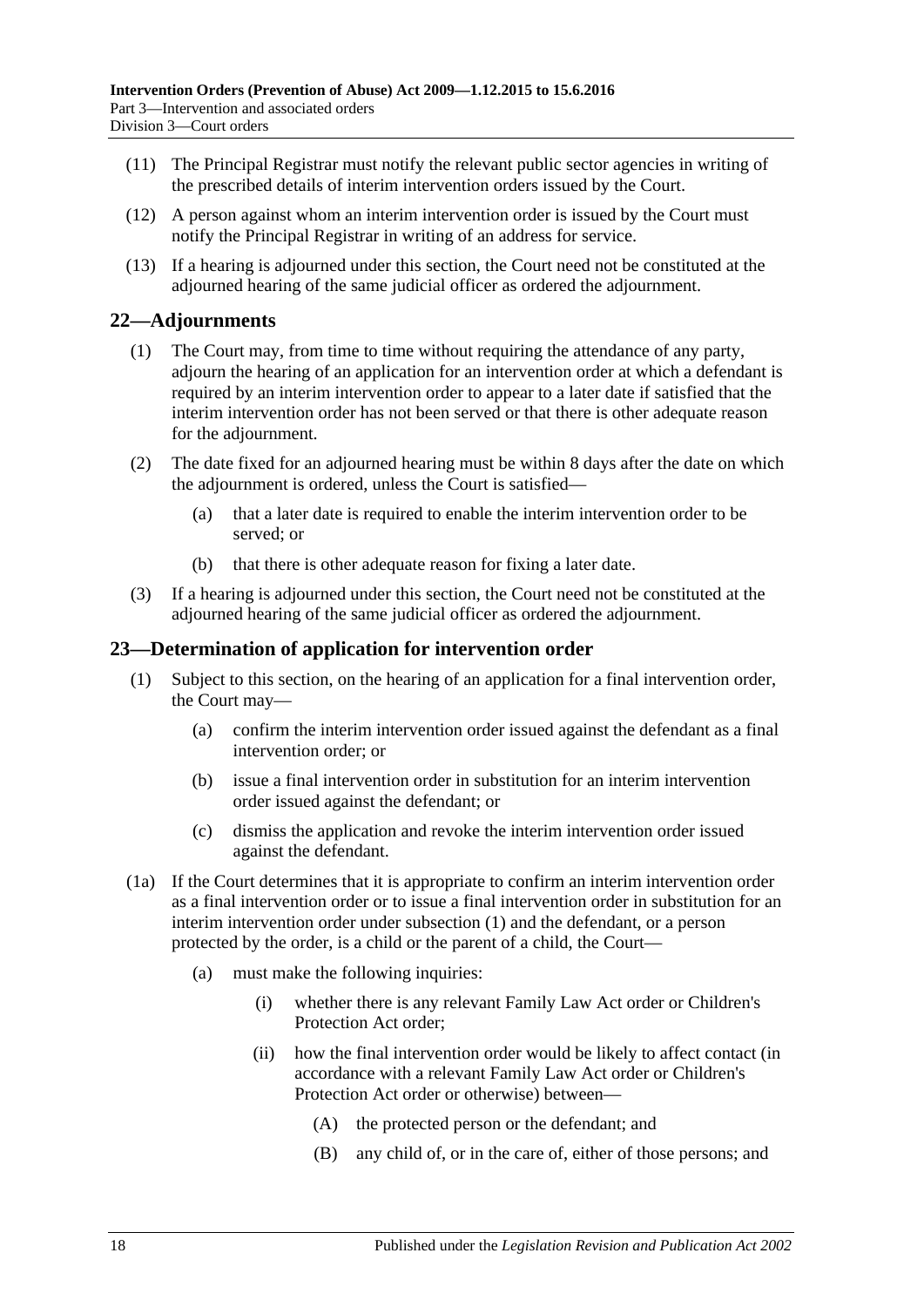- (b) must take such steps as the Court considers necessary so as to avoid inconsistency between the order and any Family Law Act order or Children's Protection Act order of which the Court has knowledge (whether on its own inquiry or having been so informed).
- (2) An interim intervention order issued against a defendant may be confirmed as a final intervention order, or a final intervention order may be issued in substitution for an interim intervention order issued against a defendant, in the absence of the defendant if the defendant failed to appear at the hearing of the application as required by the interim intervention order or by conditions of bail.
- (3) If a defendant disputes some or all of the grounds on which a final intervention order is sought but consents to the order, the Court may confirm the interim intervention order issued against the defendant as a final intervention order, or issue a final intervention order in substitution for the interim intervention order issued against the defendant, without receiving any further submissions or evidence as to the grounds.
- (4) If an interim intervention order is confirmed, the order continues in force against the defendant as a final intervention order without any further requirement for service.
- (5) A final intervention order that is issued in substitution for an interim intervention order comes into force against the defendant when served on the defendant personally or in some other manner authorised by the Court (and until the order is so served the interim intervention order continues in force against the defendant).
- (6) If an interim intervention order is revoked, the Principal Registrar must serve written notice of the revocation on the defendant personally or by post at the address for service provided by the defendant under this Act or in some other manner authorised by the Court.
- (7) The Principal Registrar must—
	- (a) give a copy of a final intervention order, or notice of revocation of an interim intervention order, to—
		- (i) each person protected by the order; and
		- (ii) if the applicant is not a police officer or a person protected by the order—the applicant; and
	- (b) either—
		- (i) notify the Commissioner of Police in writing—
			- (A) of the prescribed details of a final intervention order; or
			- (B) that an interim intervention order (whether issued by a police officer or the Court) has been revoked; or
		- (ii) give a copy of the final intervention order, or notice of revocation of an interim intervention order, to the Commissioner of Police.
- (8) The Principal Registrar must notify the relevant public sector agencies in writing of the prescribed details of final intervention orders issued by the Court and of the revocation of interim intervention orders by the Court.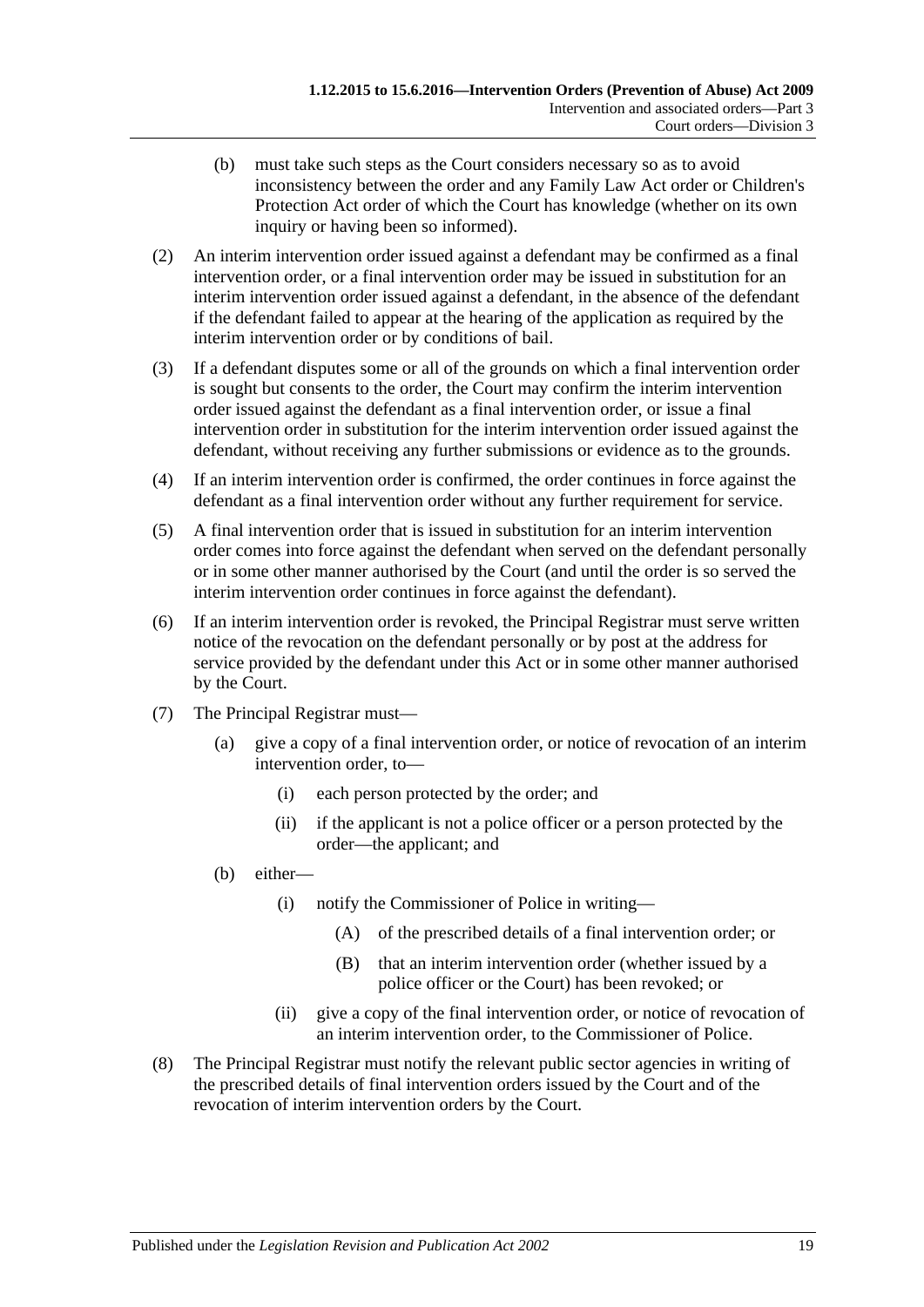### <span id="page-19-0"></span>**24—Problem gambling order**

- (1) If the Court confirms an interim intervention order as a final intervention order against a defendant or issues a final intervention order against a defendant in substitution for an interim intervention order, the Court may make an order (a *problem gambling order*) that the defendant is subject to a problem gambling family protection order under the *[Problem Gambling Family Protection Orders Act](http://www.legislation.sa.gov.au/index.aspx?action=legref&type=act&legtitle=Problem%20Gambling%20Family%20Protection%20Orders%20Act%202004) 2004* imposing specified requirements or orders of a kind that could be imposed by the Independent Gambling Authority under that Act.
- (2) A problem gambling order must be served on the defendant personally or in some other manner authorised by the Court and is not binding on the defendant until so served.
- (3) If the problem gambling family protection order to which the defendant is subject includes an attachment order (within the meaning of the *[Problem Gambling Family](http://www.legislation.sa.gov.au/index.aspx?action=legref&type=act&legtitle=Problem%20Gambling%20Family%20Protection%20Orders%20Act%202004)  [Protection Orders Act](http://www.legislation.sa.gov.au/index.aspx?action=legref&type=act&legtitle=Problem%20Gambling%20Family%20Protection%20Orders%20Act%202004) 2004*), the attachment order must be served on the third person specified in the order personally or in some other manner authorised by the Court and is not binding on the third person until so served.
- (4) A problem gambling order continues in force (subject to any variation of the order under this Act) until it is revoked.
- <span id="page-19-2"></span>(5) If the Court orders that the defendant is subject to a problem gambling family protection order, the Principal Registrar must—
	- (a) give a copy of the order to—
		- (i) each person for whose benefit the order is made; and
		- (ii) if the applicant for the order is not a police officer or a person protected by the order—the applicant; and
	- (b) either—
		- (i) notify a person listed below in writing of the prescribed details of the order:
			- (A) the Independent Gambling Authority;
			- (B) the Commissioner of Police;
			- (C) the proprietor or licensee of any premises specified in the order; or
		- (ii) give a copy of the order to a person referred to in [subparagraph](#page-19-2) (i).

## <span id="page-19-1"></span>**25—Tenancy order**

- $(1)$  If—
	- (a) the Court confirms an interim intervention order as a final intervention order against a defendant or issues a final intervention order against a defendant in substitution for an interim intervention order; and
	- (b) the final intervention order prohibits the defendant from being on premises at which a protected person resides; and
	- (c) the defendant and protected person previously resided together on the premises; and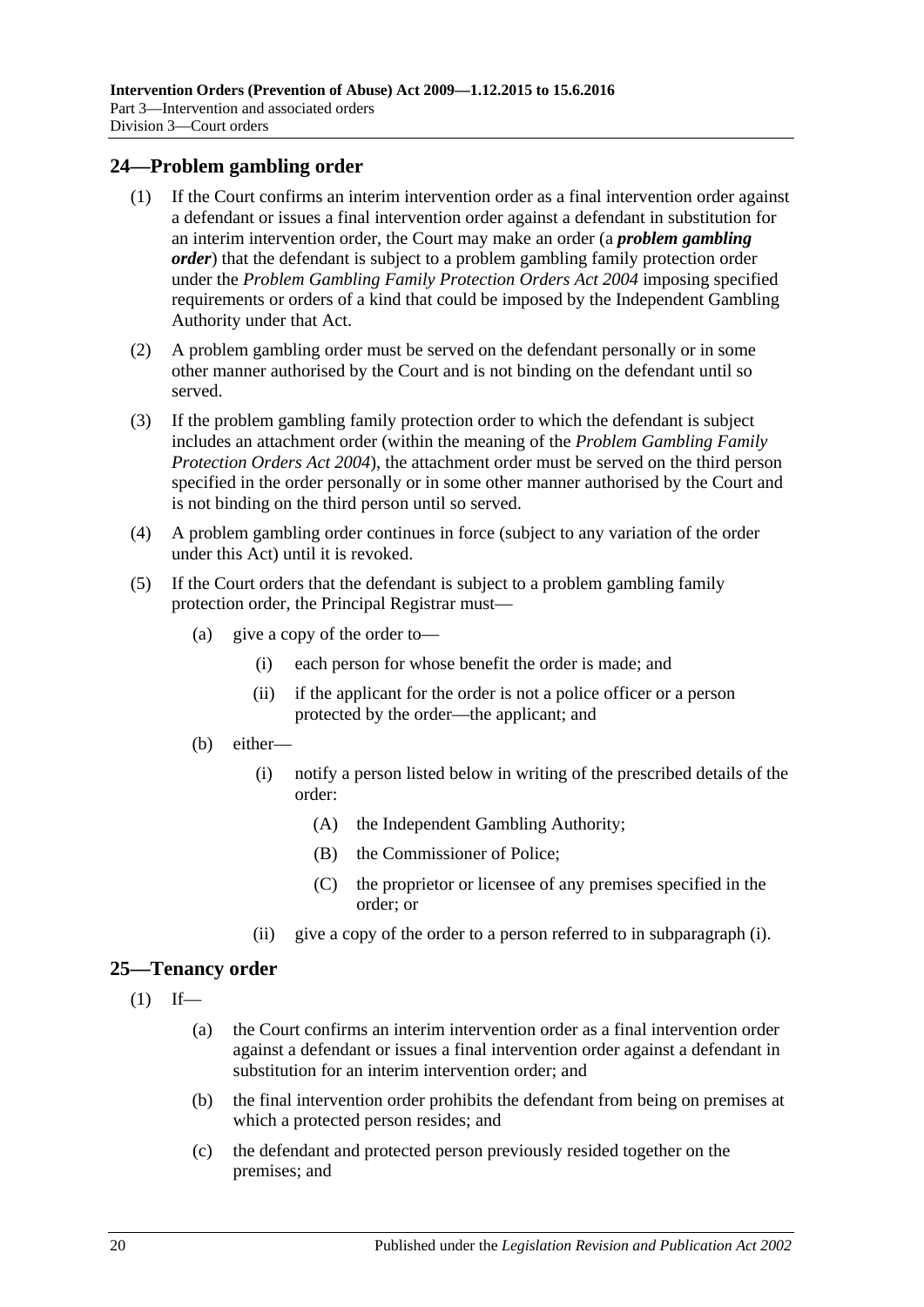(d) the premises are subject to a tenancy agreement to which the defendant is a party,

the Court may make an order (a *tenancy order*) that the defendant will be taken to have assigned the defendant's interest in the tenancy agreement to a specified person or persons with the landlord's consent.

- (2) However, a tenancy order may only be made if the Court is satisfied that the assignee consents to the assignment and—
	- (a) in a case where—
		- (i) the landlord is a community housing provider registered under the *Community Housing Providers National Law*; and
		- (ii) the premises constitute community housing within the meaning of that Law,

the assignee meets the eligibility requirements for such community housing and any membership or other requirements of the landlord associated with occupation of those premises; and

- (b) in a case where the landlord is the South Australian Housing Trust or a subsidiary of the South Australian Housing Trust—the assignee meets the eligibility requirements of the Trust; and
- (c) in any case—the assignee could reasonably be expected to comply with the obligations under the tenancy agreement,

(so that it would be unreasonable for the landlord to withhold consent to the assignment).

- (3) A tenancy order takes effect on the day on which it is made or on such later day as is specified in the order.
- (4) If a tenancy order is made—
	- (a) the effect of the assignment is that the assignee is substituted for the assignor as tenant under the tenancy agreement (but the assignor remains responsible for liabilities that accrued before the date of the assignment); and
	- (b) the assignee is liable to indemnify the assignor for liabilities incurred by the assignor to the landlord because of a breach of the tenancy agreement by the assignee; and
	- (c) an amount paid by the assignor and held by way of security for the performance of obligations under the tenancy agreement will (unless the parties agree to the contrary) continue to be held as security for the proper performance by the assignee of obligations under the tenancy agreement.
- (5) The Registrar must give a copy of a tenancy order to—
	- (a) the protected person; and
	- (b) the defendant; and
	- (c) the landlord; and
	- (d) if the assignee is not the protected person—the assignee; and
	- (e) the Registrar of the South Australian Civil and Administrative Tribunal.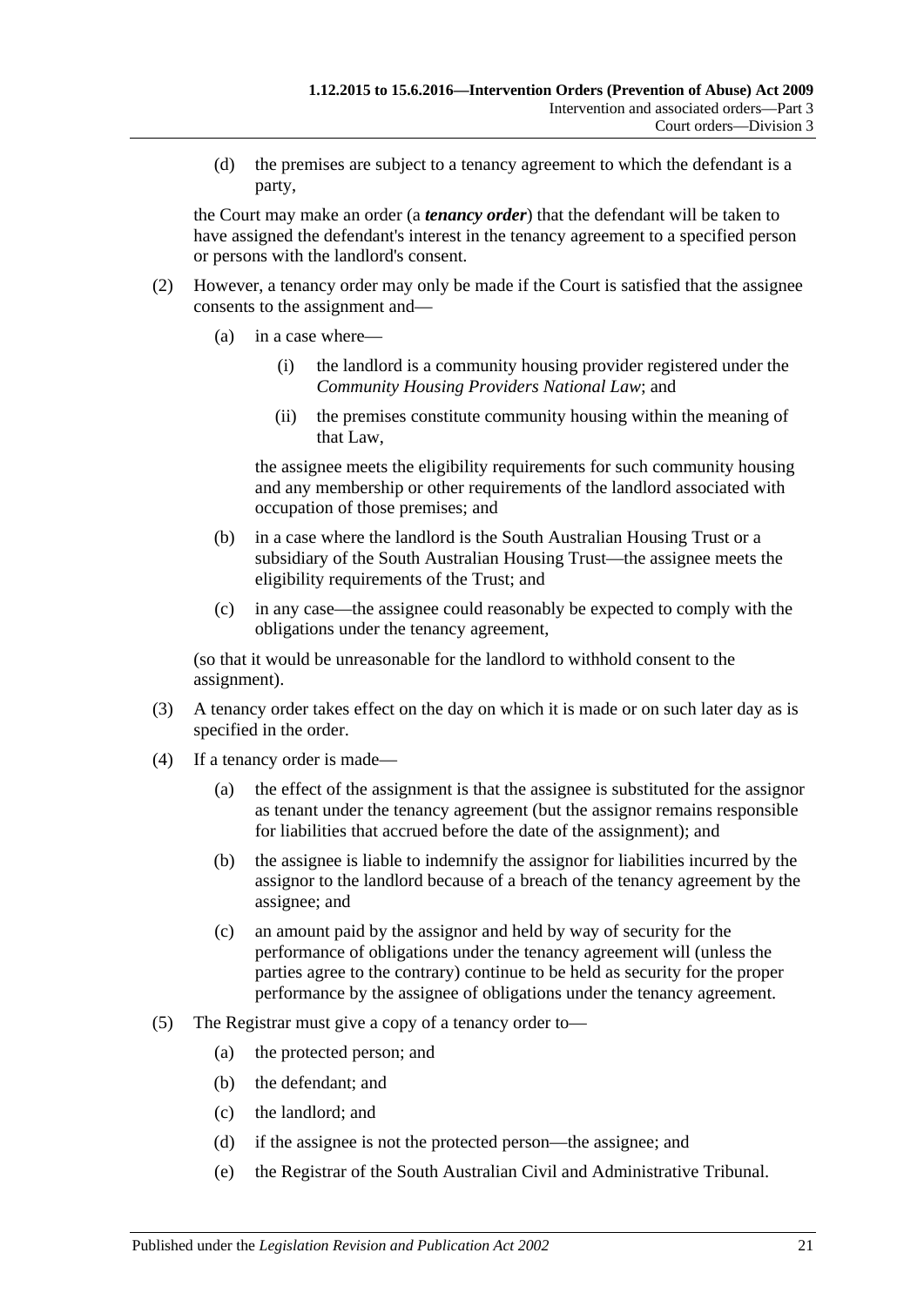## <span id="page-21-0"></span>**Division 4—Variation or revocation of orders**

#### <span id="page-21-1"></span>**26—Intervention orders**

- (1) The Court may vary or revoke an intervention order on application by—
	- (a) a police officer; or
	- (b) a person protected by the order or a suitable representative of such a person given permission to apply by the Court; or
	- (c) if the defendant or a person protected by the order is a child and there is a Children's Protection Act order under section 38 of the *[Children's Protection](http://www.legislation.sa.gov.au/index.aspx?action=legref&type=act&legtitle=Childrens%20Protection%20Act%201993)  Act [1993](http://www.legislation.sa.gov.au/index.aspx?action=legref&type=act&legtitle=Childrens%20Protection%20Act%201993)* in force in respect of the child—the Minister responsible for the administration of that Act; or
	- (d) the defendant.
- (2) If the person entitled to apply is a child, the application may be made—
	- (a) by the child with the permission of the Court, if the child has attained the age of 14 years; or
	- (b) on behalf of the child by—
		- (i) a parent or guardian of the child; or
		- (ii) a person with whom the child normally or regularly resides; or
		- (iii) any other suitable representative of the child with the permission of the Court.
- (3) An application for variation or revocation of a final intervention order may only be made by the defendant after the date fixed by the order.
- (4) On an application for variation or revocation of a final intervention order by the defendant, the Court may, without receiving submissions or evidence from the protected person, dismiss the application—
	- (a) if satisfied that the application is frivolous or vexatious; or
	- (b) if not satisfied that there has been a substantial change in the relevant circumstances since the order was issued or last varied.
- (5) The Court must, before varying or revoking an intervention order under this section—
	- (a) allow the Commissioner of Police, the defendant and each person protected by the order a reasonable opportunity to be heard on the matter; and
	- (b) have regard to the same matters that the Court is required to have regard to in considering whether or not to make an intervention order and in considering the terms of an intervention order.
- (6) The Court may not vary a final intervention order by removing the firearms terms unless satisfied that the defendant has never been guilty of violent or intimidatory conduct and needs to have a firearm for purposes related to earning a livelihood.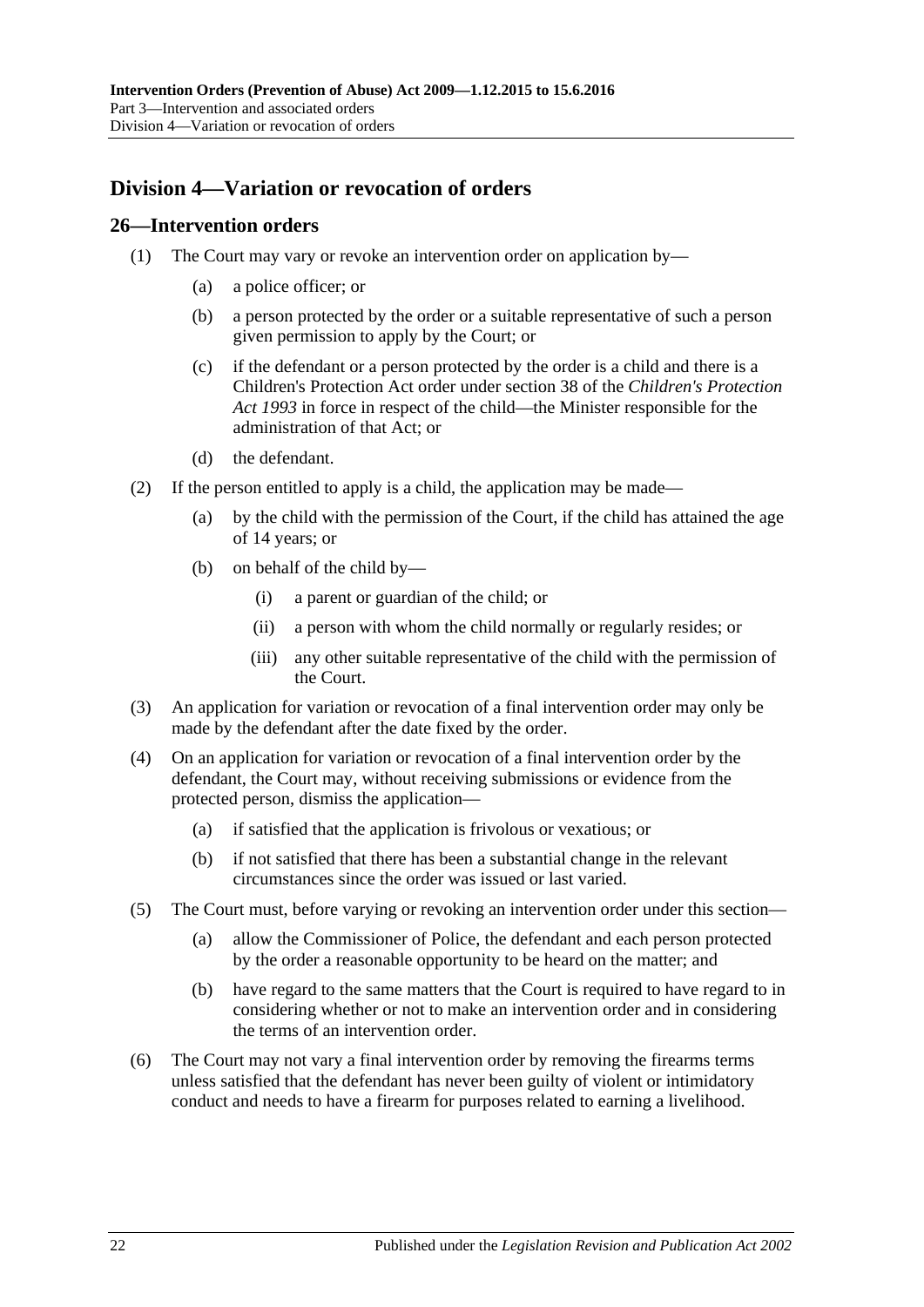- (7) If an intervention order is varied, the order in its amended form must be served on the defendant personally or in some other manner authorised by the Court and until so served—
	- (a) the variation is not binding on the defendant; but
	- (b) the order as in force prior to the variation continues to be binding on the defendant.
- (8) If an intervention order is revoked, the Principal Registrar must serve written notice of the revocation on the defendant personally or by post at the address for service provided by the defendant under this Act or in some other manner authorised by the Court.
- (9) If an intervention order is varied or revoked, the Principal Registrar must—
	- (a) give a copy of the order as varied by the Court, or notice of revocation of the order, to—
		- (i) each person protected by the order; and
		- (ii) if the applicant is not a police officer or a person protected by the order—the applicant; and
	- (b) either—
		- (i) notify the Commissioner of Police in writing of the prescribed details of the order as varied by the Court, or that the order has been revoked; or
		- (ii) give a copy of the order as varied by the Court, or notice of revocation of the order, to the Commissioner of Police.
- (10) The Principal Registrar must notify the relevant public sector agencies in writing of—
	- (a) the prescribed details of intervention orders varied by the Court; or
	- (b) the revocation of intervention orders by the Court.

### <span id="page-22-0"></span>**27—Problem gambling orders**

- (1) The Court may vary or revoke a problem gambling order—
	- (a) on revoking the intervention order with which it is associated; or
	- (b) on application by a defendant subject to the intervention order with which it is associated or a person for whose benefit the problem gambling family protection order to which the defendant is subject under the order applies.
- (2) If on revoking an intervention order the Court does not revoke an associated problem gambling order, the problem gambling family protection order to which the defendant is subject under the order continues in force under the *[Problem Gambling Family](http://www.legislation.sa.gov.au/index.aspx?action=legref&type=act&legtitle=Problem%20Gambling%20Family%20Protection%20Orders%20Act%202004)  [Protection Orders Act](http://www.legislation.sa.gov.au/index.aspx?action=legref&type=act&legtitle=Problem%20Gambling%20Family%20Protection%20Orders%20Act%202004) 2004* as if it had been issued under that Act and, consequently, is subject to variation or revocation by the Independent Gambling Authority under that Act.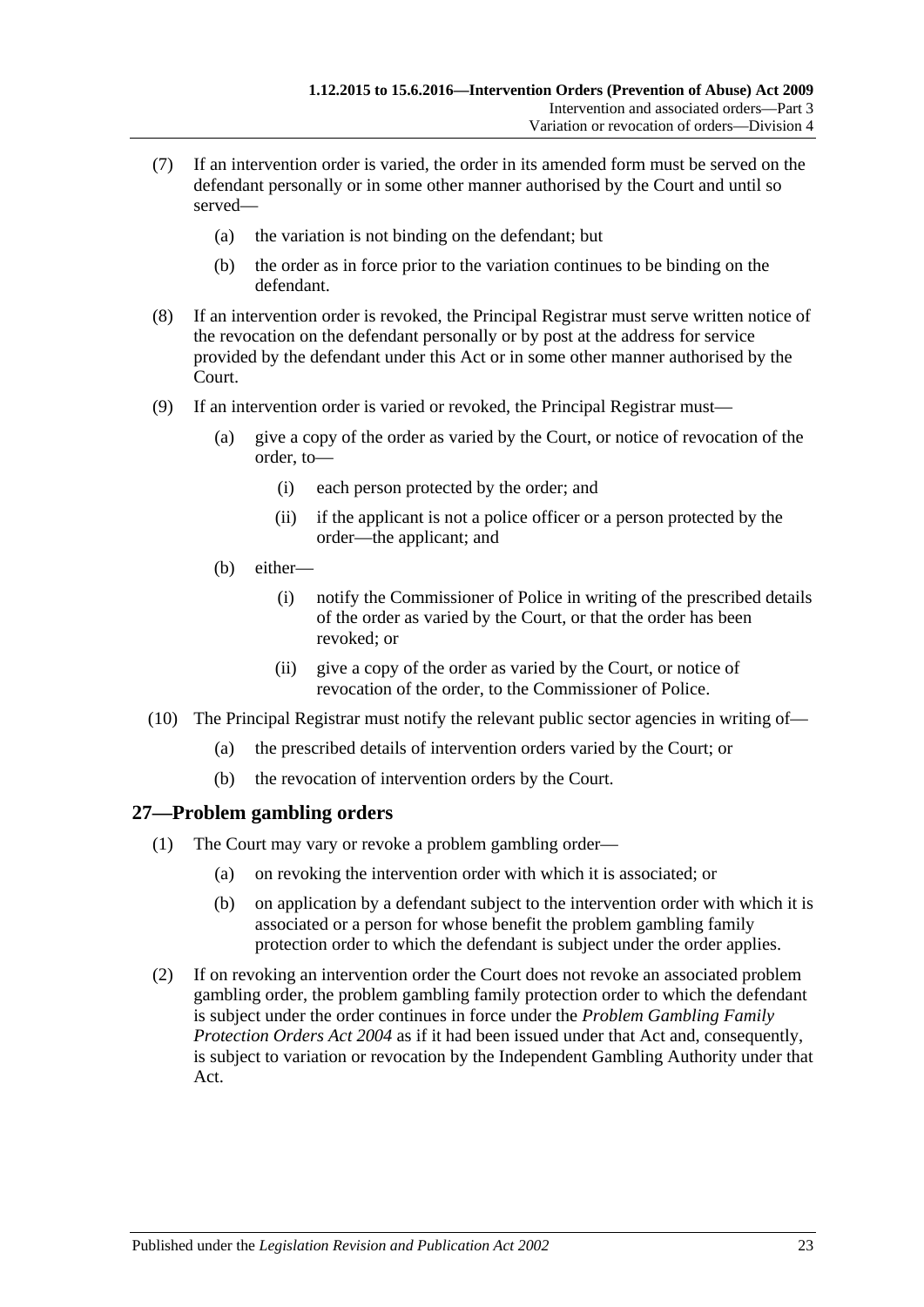## <span id="page-23-0"></span>**Division 5—Evidentiary matters**

## <span id="page-23-1"></span>**28—Burden of proof**

In proceedings under this Part, the Court is to decide questions of fact on the balance of probabilities.

#### <span id="page-23-2"></span>**29—Special arrangements for evidence and cross-examination**

- (1) The Court may order that special arrangements be made for taking the evidence of a person against whom it is alleged the defendant has committed or might commit an act of abuse or a child who it is alleged has been or might be exposed to the effects of an act of abuse committed by the defendant against a person.
- (2) Without limiting the kind of order that may be made under this section, the Court may make 1 or more of the following orders:
	- (a) an order that the evidence be given outside the Court and transmitted to the Court by means of closed circuit television;
	- (b) an order that the evidence be taken outside the Court and that an audio visual record of the evidence be made and replayed in the Court;
	- (c) an order that a screen, partition or one-way glass be placed to obscure the view of a party to whom the evidence relates or some other person;
	- (d) an order that the defendant be excluded from the place where the evidence is taken, or otherwise be prevented from directly seeing and hearing the witness while giving evidence;
	- (e) an order that the witness be accompanied by a relative or friend for the purpose of providing emotional support;
	- (f) if the witness suffers from a physical or mental disability—an order that the evidence be taken in a particular way (to be specified by the Court) that will, in the Court's opinion, facilitate the taking of evidence from the witness or minimise the witness's embarrassment or distress.
- (3) Special arrangements made under this section may relate to the evidence of the witness as a whole or to particular aspects of the evidence of the witness, such as cross-examination and re-examination.
- (4) Cross-examination of a person against whom it is alleged the defendant has committed or might commit an act of abuse or a child who it is alleged has been or might be exposed to the effects of an act of abuse committed by the defendant against a person is—
	- (a) to be by counsel; or
	- (b) if the defendant is not legally represented in the proceedings—to be undertaken—
		- (i) by the defendant submitting to the Court, in the manner required by the Court, the questions the defendant proposes the witness be asked in cross-examination and the Court (or the Court's nominee) asking the witness those of the questions submitted that are determined by the Court to be allowable in cross-examination; or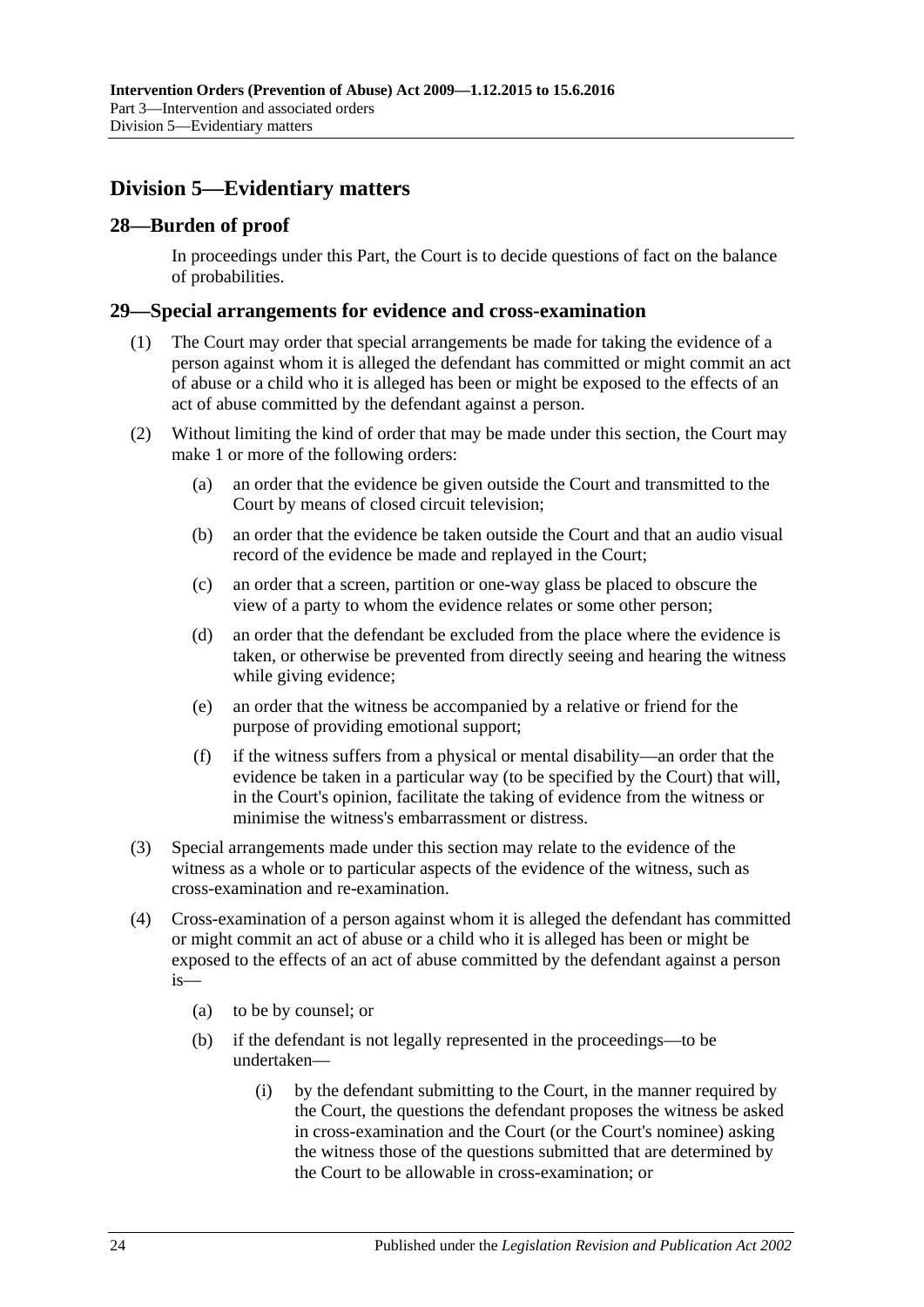(ii) as otherwise directed by the Court.

# <span id="page-24-0"></span>**Part 4—Foreign intervention orders**

## <span id="page-24-1"></span>**30—Registration of foreign intervention orders**

- (1) The Principal Registrar may, subject to the rules of the Court, register a foreign intervention order in the Court.
- (2) If it is proposed that a foreign intervention order be registered in the Court, the Court may, after allowing each person protected by the order a reasonable opportunity to be heard on the matter, require the Principal Registrar to serve the order on the defendant.
- (3) If a foreign intervention order is registered under this section, the order will be taken for all purposes to be a final intervention order issued under this Act.
- (4) A registered foreign intervention order required by the Court to be served on the defendant only comes into force against the defendant in this State when it is served on the defendant personally or in some other manner authorised by the Court.
- (5) A registered foreign intervention order not required by the Court to be served on the defendant comes into force against the defendant in this State on registration.
- (6) If a foreign intervention order is registered under this section, the Principal Registrar must notify the following persons in writing of the registration and the prescribed details of the registered order:
	- (a) the Commissioner of Police;
	- (b) each person protected by the order;
	- (c) each of the relevant public sector agencies.

# <span id="page-24-3"></span><span id="page-24-2"></span>**Part 5—Offences and enforcement**

## **Division 1—Offences**

### <span id="page-24-5"></span><span id="page-24-4"></span>**31—Contravention of intervention order**

(1) A person who contravenes a term of an intervention order imposed under [section](#page-11-0) 13 is guilty of an offence.

Maximum penalty: \$1 250.

Expiation fee: \$160.

<span id="page-24-6"></span>(2) A person who contravenes any other term of an intervention order is guilty of an offence.

Maximum penalty: Imprisonment for 2 years.

- (2a) If a person is found guilty of an offence under [subsection](#page-24-5) (1) or [\(2\)](#page-24-6) where the act or omission alleged to constitute the offence involved physical violence or a threat of physical violence, the Court may, in addition to imposing a penalty for the offence—
	- (a) order the convicted person to make a payment of not more than the prescribed amount toward the cost of any intervention program the person is required to undertake in accordance with the intervention order; and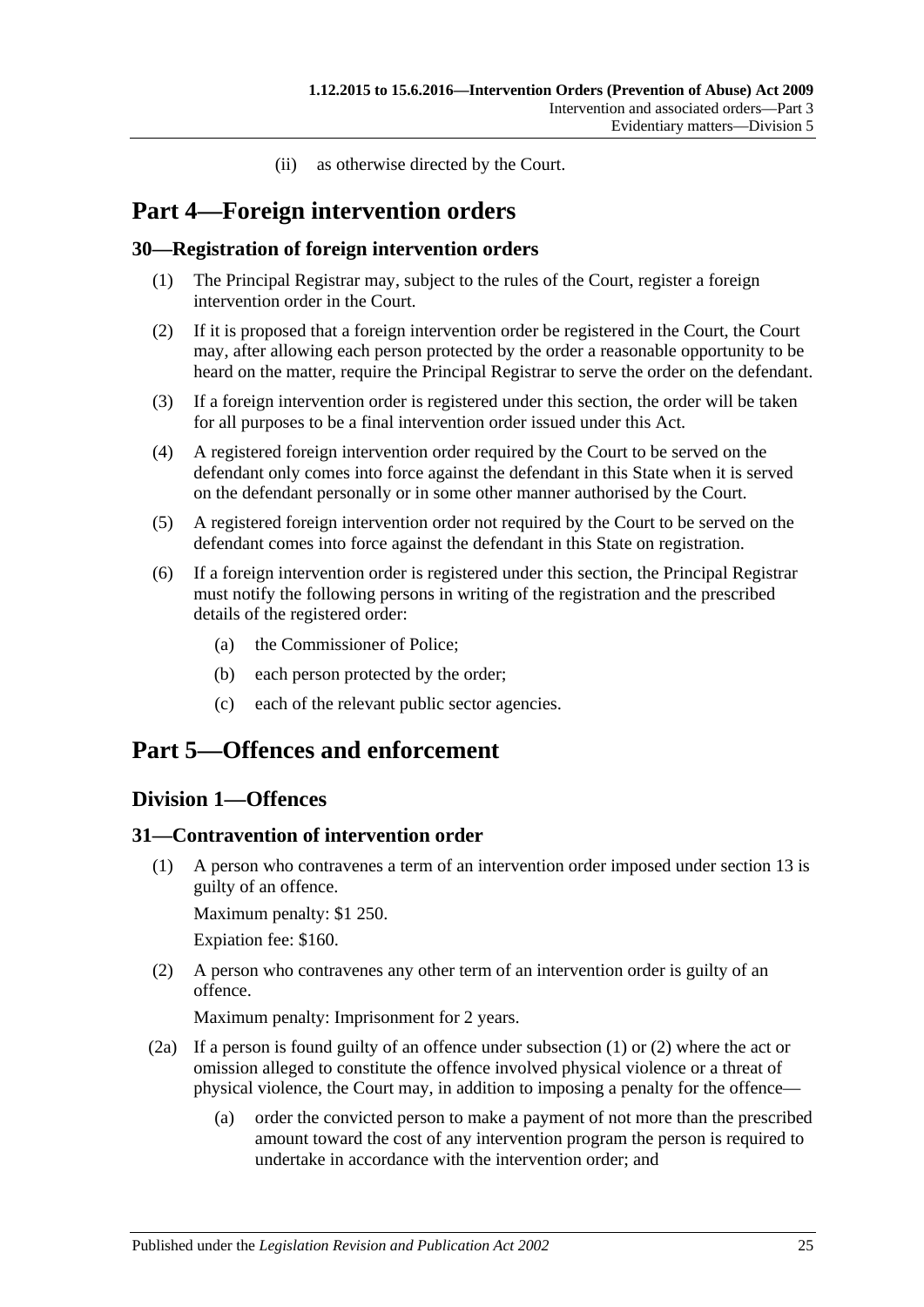- (b) make any other order that the Court thinks fit.
- (3) A person is not guilty of an offence of aiding, abetting, counselling or procuring the commission of an offence against this section if—
	- (a) the person is a person protected by the intervention order that has been contravened; and
	- (b) the conduct constituting contravention of the intervention order did not constitute contravention of the order in respect of another person protected by the order or of any other intervention order (of which the person was or ought reasonably to have been aware) in force against the defendant and protecting another person.
- (4) Section 10(5) of the *[Criminal Law \(Sentencing\) Act](http://www.legislation.sa.gov.au/index.aspx?action=legref&type=act&legtitle=Criminal%20Law%20(Sentencing)%20Act%201988) 1988* does not apply in relation to an offence against [subsection](#page-24-5) (1).

#### <span id="page-25-0"></span>**32—Landlord not to allow access to excluded defendant**

If—

- (a) an intervention order prohibits the defendant from being on rented premises at which a protected person resides; and
- (b) the landlord of the premises has been notified of the prohibition,

the landlord is guilty of an offence if he or she provides the defendant with a key to the premises or otherwise assists or permits the defendant to gain access to the premises.

Maximum penalty: \$10 000.

#### <span id="page-25-1"></span>**33—Publication of report about proceedings or orders**

A person must not publish by radio, television, newspaper or in any other way a report about proceedings under this Act, or an order issued or registered under this Act, if the report identifies, or contains information tending to identify—

- (a) any person involved in the proceedings (including a witness but not including a person involved in an official capacity or the defendant); or
- (b) any person protected by the order; or
- (c) a child of a person protected by the order or of the defendant,

without the consent of that person.

Maximum penalty:

- (a) in the case of a natural person—\$10 000;
- (b) in the case of a body corporate—\$120 000.

## <span id="page-25-2"></span>**Division 2—Special police powers**

#### <span id="page-25-3"></span>**34—Powers facilitating service of intervention order**

- (1) If a police officer proposes to issue an interim intervention order against a person, the officer may—
	- (a) require the person to remain at a particular place for so long as may be necessary for the order to be prepared and served; and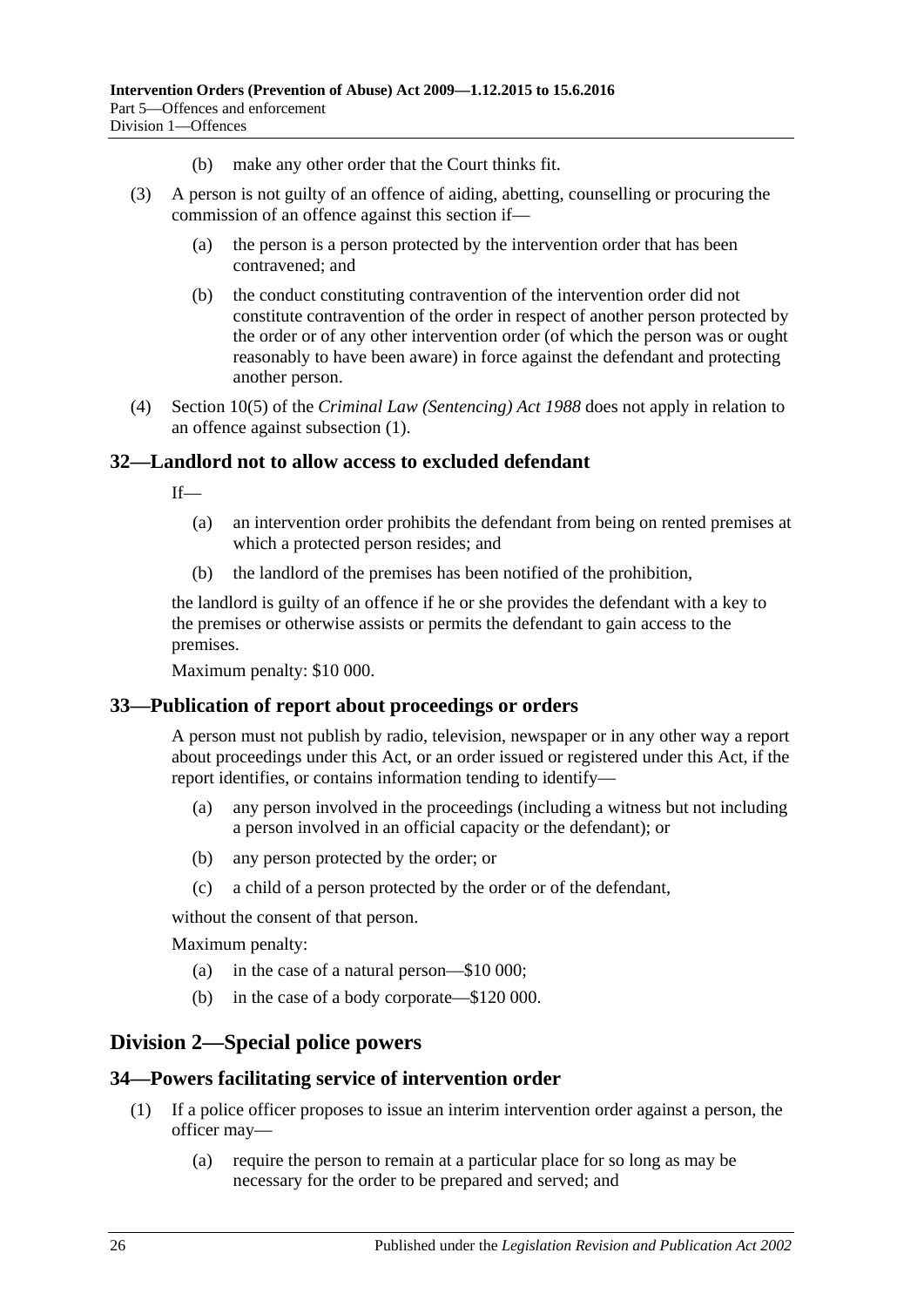- (b) if the person refuses or fails to comply with the requirement or the officer has reasonable grounds to believe that the requirement will not be complied with—arrest and detain the person in custody (without warrant) for—
	- (i) so long as may be necessary for the order to be prepared and served; or
	- (ii) 2 hours or such longer period as is approved by the Court,

whichever is the lesser.

- (2) If a police officer proposes to apply to the Court for an intervention order against a person, the officer may—
	- (a) require the person to remain at a particular place for so long as may be necessary for the application to be determined and, if an interim intervention order is issued by the Court, for the order to be prepared and served; and
	- (b) if the person refuses or fails to comply with the requirement or the officer has reasonable grounds to believe that the requirement will not be complied with—arrest and detain the person in custody (without warrant) for—
		- (i) so long as may be necessary for the application to be determined and, if an interim intervention order is issued, for the order to be prepared and served; or
		- (ii) 2 hours or such longer period as is approved by the Court,

whichever is the lesser.

- <span id="page-26-0"></span>(3) If a police officer has reason to believe that a person is subject to an intervention order that has not been served on the person, the officer may—
	- (a) require the person to—
		- (i) remain at a particular place for so long as may be necessary for the order to be served; or
		- (ii) accompany the officer to the nearest police station for the order to be served; and
	- (b) if the person refuses or fails to comply with the requirement or the officer has reasonable grounds to believe that the requirement will not be complied with—arrest and detain the person in custody (without warrant) for—
		- (i) so long as may be necessary for the order to be served; or
		- (ii) 2 hours or such longer period as is approved by the Court,

whichever is the lesser.

- (3a) If a person accompanies a police officer to a police station in accordance with a requirement under [subsection](#page-26-0)  $(3)(a)(ii)$ , a police officer must ensure that the person is returned to the place at which the request was made, or taken to a place that is near to that place, unless to do so would be against the person's wishes or there is other good reason for not so doing.
- (4) The Court may, on application by a police officer, extend a period of detention under this section if satisfied that it is appropriate to do so in the circumstances, but not so that the aggregate period of detention of the person exceeds 8 hours.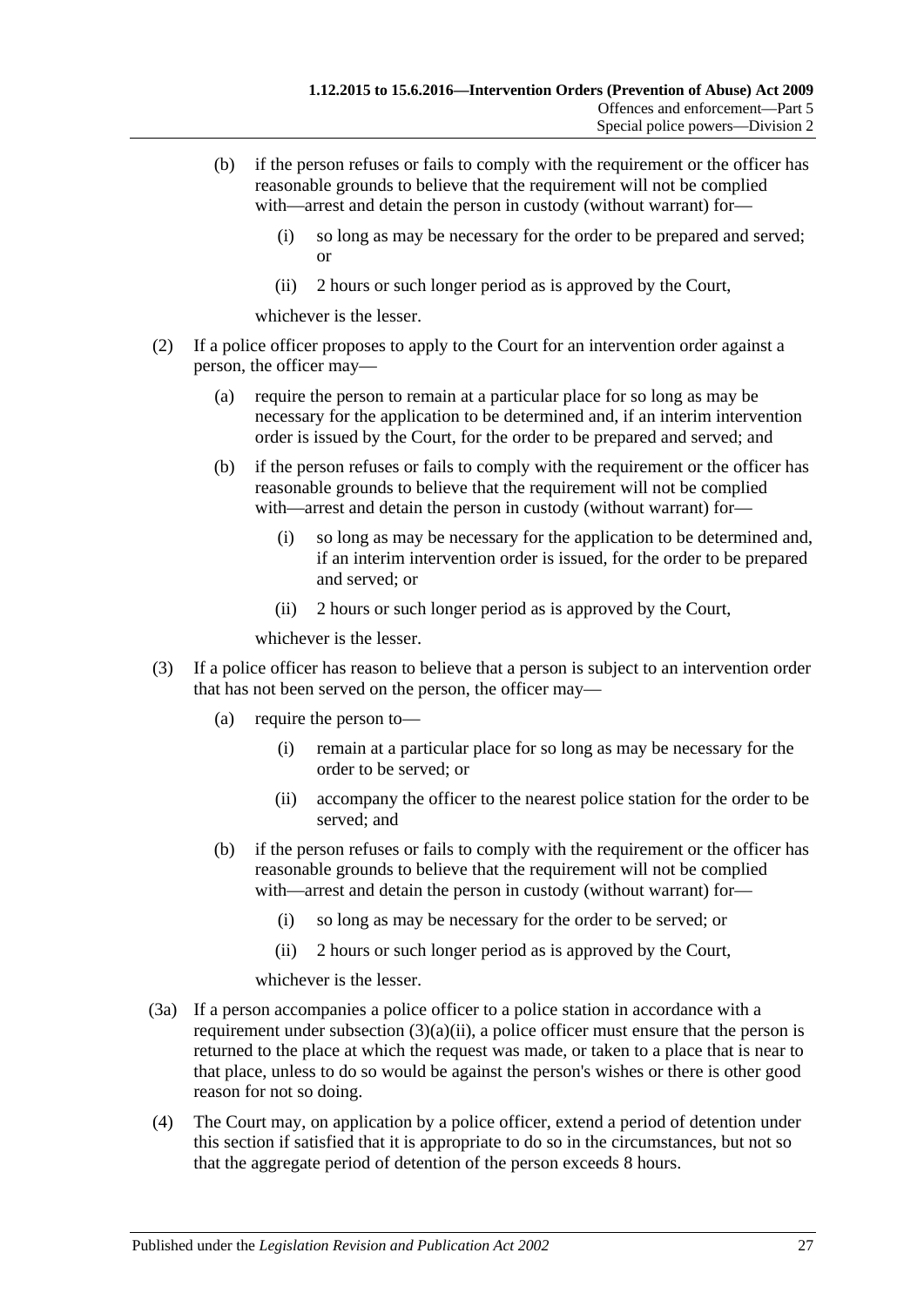#### <span id="page-27-5"></span><span id="page-27-0"></span>**35—Powers following service of intervention order**

- (1) If a police officer believes on reasonable grounds that, in conjunction with serving an intervention order, it is necessary to arrest and detain the defendant in custody for a short period to prevent the immediate commission of abuse against a person protected by the order or to enable measures to be taken immediately for the protection of a person protected by the order, the police officer may arrest and detain the defendant in custody (without warrant) for—
	- (a) so long as may be necessary to prevent the immediate commission of abuse against a person protected by the order or to enable measures to be taken immediately for the protection of a person protected by the order; or
	- (b) 6 hours or such longer period as is approved by the Court,

whichever is the lesser.

(2) The Court may, on application by a police officer, extend a period of detention under [subsection](#page-27-5) (1) if satisfied that it is appropriate to do so in the circumstances, but not so that the aggregate period of detention of the person exceeds 24 hours.

#### <span id="page-27-1"></span>**36—Power to arrest and detain for contravention of intervention order**

(1) If a police officer has reason to suspect that a person has contravened an intervention order, the officer may, without warrant, arrest and detain the person.

#### <span id="page-27-2"></span>**37—Power to search for weapons and articles required to be surrendered by intervention order**

- (1) If an intervention order requires the defendant to surrender specified weapons or articles, a police officer may—
	- (a) search the defendant and anything in the defendant's possession for such a weapon or article; and
	- (b) enter any premises or vehicle where such a weapon or article is reasonably suspected to be and search for such a weapon or article,

and take possession of the weapon or article.

- (2) A police officer may use reasonable force in the exercise of powers under this section (including reasonable force to break into or open any part of, or anything in or on any premises or vehicle).
- (3) In the exercise of powers under this section a police officer may be assisted by such persons as he or she considers necessary in the circumstances.

## <span id="page-27-3"></span>**Division 3—Disclosure of information**

### <span id="page-27-4"></span>**38—Disclosure to police of information relevant to locating defendant**

A public sector agency that is bound by the State's Information Privacy Principles, or a person providing services to a public sector agency under a contract that provides that the person is bound by the State's Information Privacy Principles, must, on request, make available to a police officer information under the control of the agency or person that could reasonably be expected to assist in locating a defendant on whom an intervention order is to be served.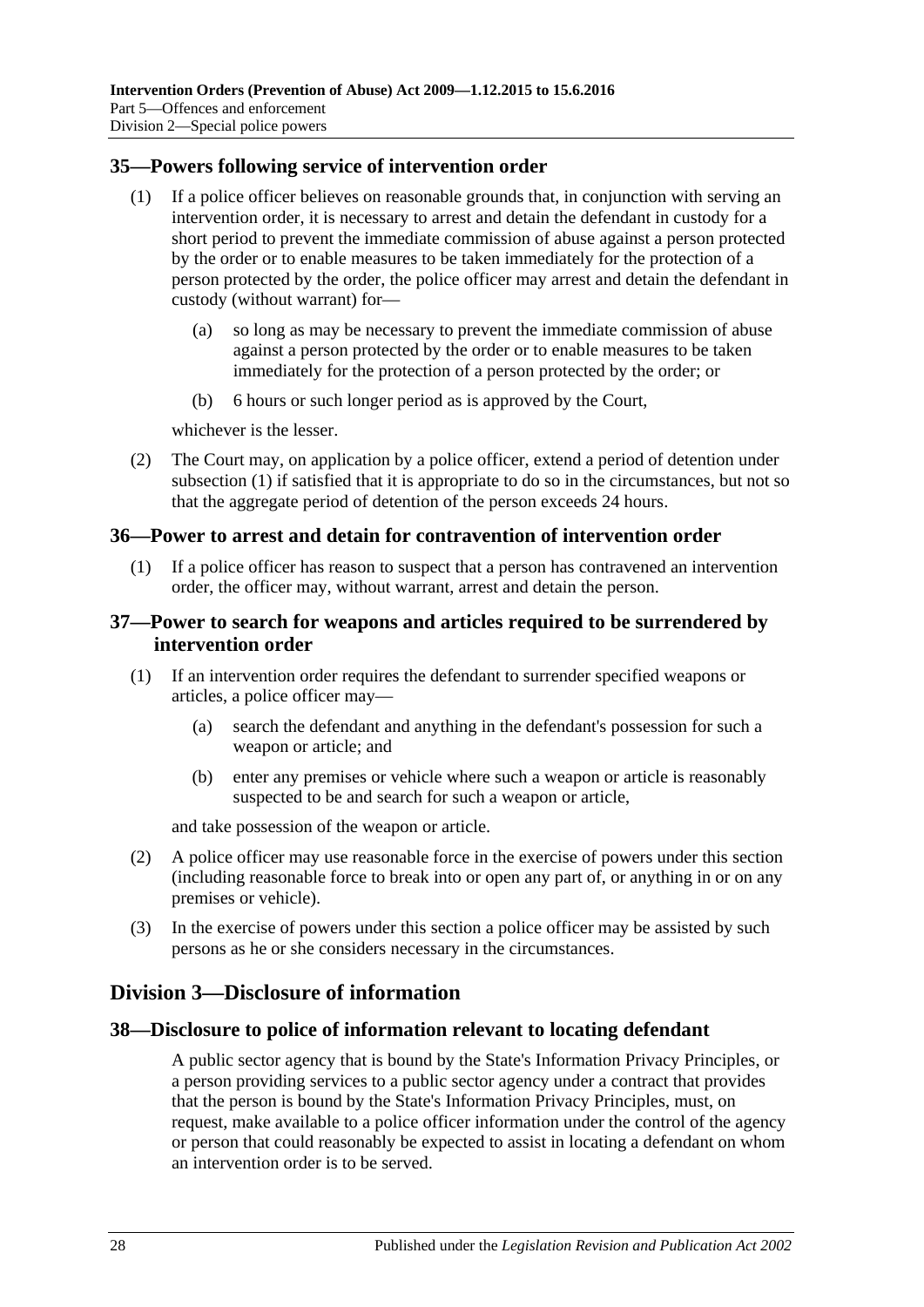# <span id="page-28-0"></span>**Part 6—Miscellaneous**

#### <span id="page-28-1"></span>**39—Delegation by intervention program manager**

- (1) An intervention program manager may, by instrument in writing, delegate a power or function under this Act to—
	- (a) a particular person; or
	- (b) the person for the time being performing particular duties or holding or acting in a particular position.
- (2) A power or function delegated under this section may, if the instrument of delegation so provides, be further delegated.
- (3) A delegation—
	- (a) may be absolute or conditional; and
	- (b) does not derogate from the power of the delegator to act personally in a matter; and
	- (c) is revocable at will.

#### <span id="page-28-2"></span>**40—Dealing with items surrendered under intervention order**

- (1) Any firearm, ammunition or part of a firearm surrendered to the Registrar of Firearms as required by the terms of an intervention order is to be dealt with under the *[Firearms](http://www.legislation.sa.gov.au/index.aspx?action=legref&type=act&legtitle=Firearms%20Act%201977)  Act [1977](http://www.legislation.sa.gov.au/index.aspx?action=legref&type=act&legtitle=Firearms%20Act%201977)* as if it had been surrendered under that Act.
- (2) Any other weapons or articles surrendered as required by the terms of an intervention order must be dealt with or disposed of as directed by the Court.

### <span id="page-28-3"></span>**41—Evidentiary provision**

In proceedings for an offence against this Act, a certificate apparently signed by a case manager certifying that a specified defendant has contravened requirements regulating participation in an intervention program or an assessment by the intervention program manager constitutes proof of the matters so certified in the absence of proof to the contrary.

#### <span id="page-28-4"></span>**42—Regulations**

The Governor may make such regulations as are contemplated by, or necessary or expedient for the purposes of, this Act.

# <span id="page-28-5"></span>**Schedule 1—Transitional provisions**

## **Part 15—Transitional provisions**

### <span id="page-28-6"></span>**37—Continuance of restraining orders**

(1) A domestic violence restraining order in force under the *[Domestic Violence Act](http://www.legislation.sa.gov.au/index.aspx?action=legref&type=act&legtitle=Domestic%20Violence%20Act%201994) 1994* immediately before the commencement of this clause continues in force as if it were an intervention order issued under this Act by the Court.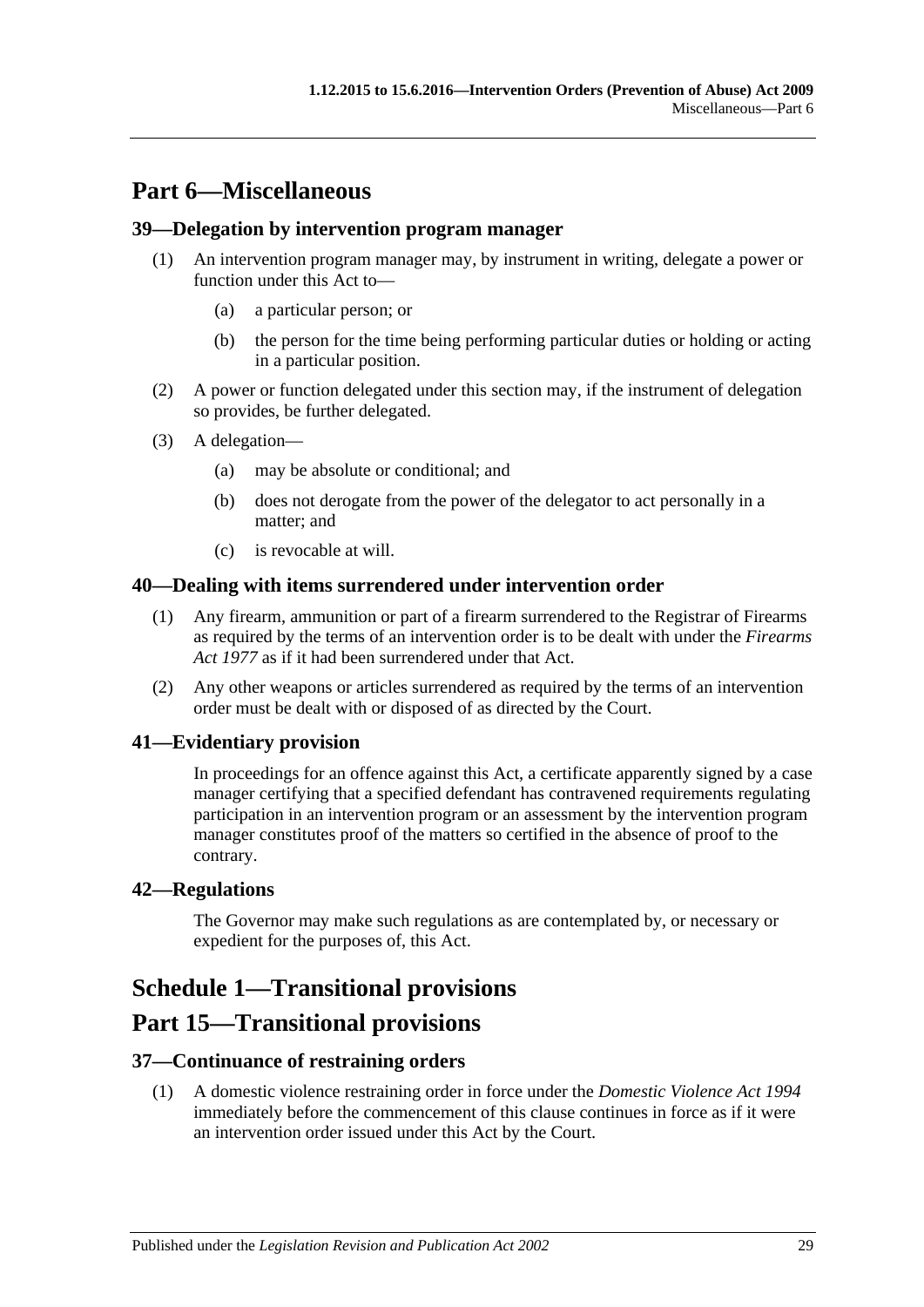- (2) A restraining order in force under section 99 of the *[Summary Procedure Act](http://www.legislation.sa.gov.au/index.aspx?action=legref&type=act&legtitle=Summary%20Procedure%20Act%201921) 1921* immediately before the commencement of this clause continues in force as if it were an intervention order issued under this Act by the Court.
- (3) A reference in this clause to a domestic violence restraining order, or a restraining order, in force at a particular time includes a reference to such an order that has been issued but not served on a defendant at that time.
- (4) If an intervention order continued in force under this clause includes a term under which the order expires and an application is made to vary or revoke the order, the Court must, if the order is to continue in force, vary the order so as to remove the term and make the order ongoing.

### <span id="page-29-0"></span>**38—Continuance of registered foreign restraining orders**

- (1) A foreign domestic violence restraining order registered under the *[Domestic Violence](http://www.legislation.sa.gov.au/index.aspx?action=legref&type=act&legtitle=Domestic%20Violence%20Act%201994)  Act [1994](http://www.legislation.sa.gov.au/index.aspx?action=legref&type=act&legtitle=Domestic%20Violence%20Act%201994)* immediately before the commencement of this clause continues in force as if it were a foreign intervention order registered under this Act.
- (2) A foreign restraining order registered under the *[Summary Procedure Act](http://www.legislation.sa.gov.au/index.aspx?action=legref&type=act&legtitle=Summary%20Procedure%20Act%201921) 1921* immediately before the commencement of this clause and declared by the regulations to be an order to which this subclause applies continues in force as if it were a foreign intervention order registered under this Act.

## <span id="page-29-1"></span>**39—Validation of certain intervention orders in force before commencement of section 6 of** *Intervention Orders (Prevention of Abuse) (Miscellaneous) Amendment Act 2015*

An intervention order in force immediately before the commencement of section 6 of the *[Intervention Orders \(Prevention of Abuse\) \(Miscellaneous\) Amendment Act](http://www.legislation.sa.gov.au/index.aspx?action=legref&type=act&legtitle=Intervention%20Orders%20(Prevention%20of%20Abuse)%20(Miscellaneous)%20Amendment%20Act%202015) 2015* that includes a term that purports to—

- (a) prohibit the person the subject of the order from being within the vicinity of premises at which a protected person resides or works; or
- (b) prohibit the defendant from being within the vicinity of specified premises frequented by a protected person,

will be taken to be valid and always to have been valid.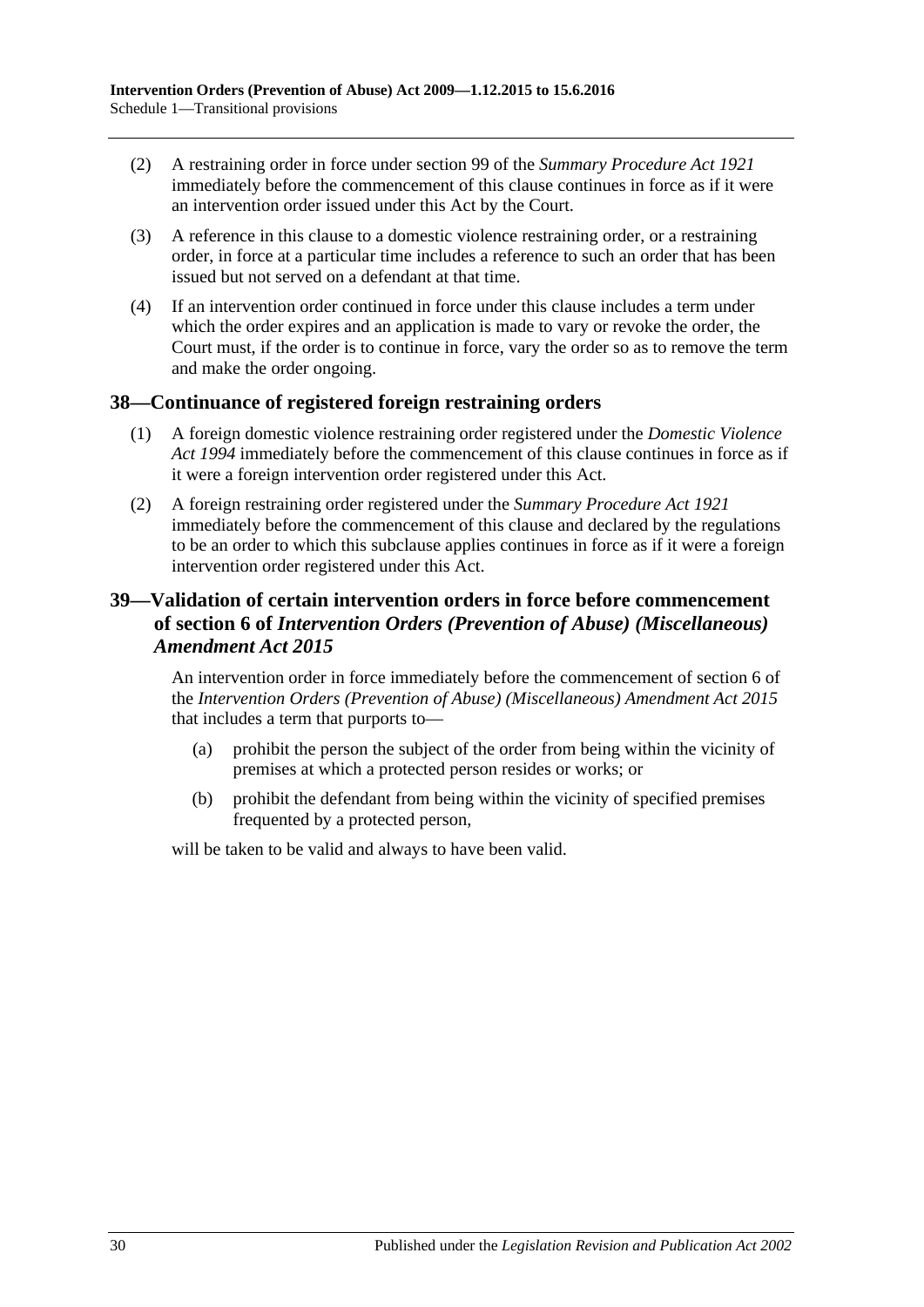# <span id="page-30-0"></span>**Legislative history**

## **Notes**

- Amendments of this version that are uncommenced are not incorporated into the text.
- Please note—References in the legislation to other legislation or instruments or to titles of bodies or offices are not automatically updated as part of the program for the revision and publication of legislation and therefore may be obsolete.
- Earlier versions of this Act (historical versions) are listed at the end of the legislative history.
- For further information relating to the Act and subordinate legislation made under the Act see the Index of South Australian Statutes or www.legislation.sa.gov.au.

# **Legislation repealed by principal Act**

The *Intervention Orders (Prevention of Abuse) Act 2009* repealed the following:

*Domestic Violence Act 1994*

# **Legislation amended by principal Act**

The *Intervention Orders (Prevention of Abuse) Act 2009* amended the following:

*Bail Act 1985 Criminal Law Consolidation Act 1935 Criminal Law (Sentencing) Act 1988 Cross-border Justice Act 2009 District Court Act 1991 Evidence Act 1929 Firearms Act 1977 Magistrates Court Act 1991 Problem Gambling Family Protection Orders Act 2004 Summary Procedure Act 1921 Supreme Court Act 1935 Youth Court Act 1993*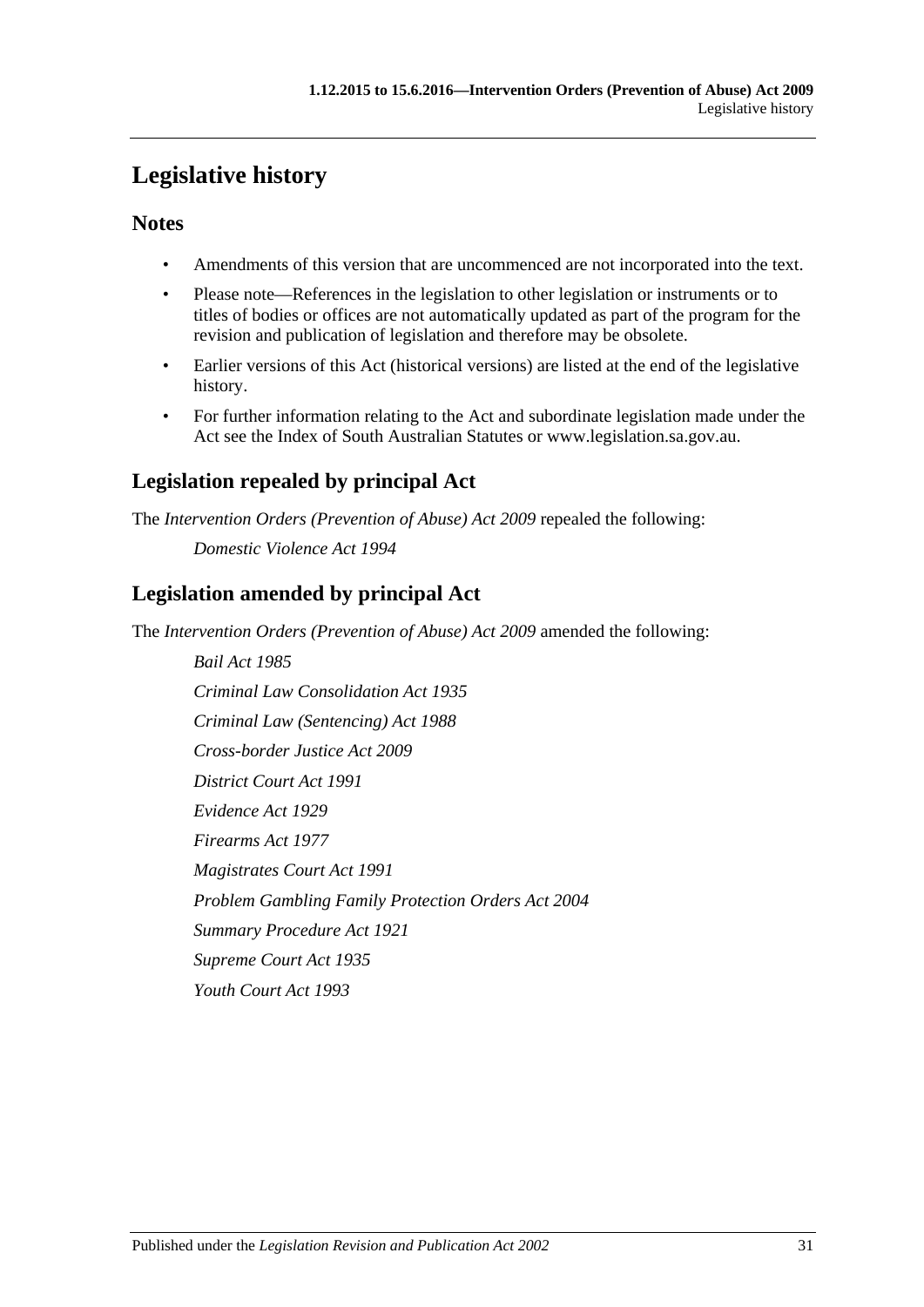# **Principal Act and amendments**

New entries appear in bold.

| Year    | No. | Title                                                                                     | Assent     | Commencement                                                                                                                                                                                                                |
|---------|-----|-------------------------------------------------------------------------------------------|------------|-----------------------------------------------------------------------------------------------------------------------------------------------------------------------------------------------------------------------------|
| 2009    | 85  | Intervention Orders (Prevention of<br>Abuse) Act 2009                                     | 10.12.2009 | 9.12.2011 (Gazette 20.10.2011 p4269)<br>except Sch $1$ (cll $20(2)$ , 22, 23 (insofar as<br>it deletes s 99A of Summary Procedure<br>Act 1921), 24, 27(1), 28–30 &<br>33)—uncommenced—will not be brought<br>into operation |
| 2011    | 46  | <b>Education and Early Childhood</b><br>Services (Registration and Standards)<br>Act 2011 | 8.12.2011  | Sch 3 (cl 20)-1.1.2012 ( <i>Gazette</i><br>15.12.2011 p4986)                                                                                                                                                                |
| 2012 12 |     | <b>Statutes Amendment (Serious and</b><br>Organised Crime) Act 2012                       | 10.5.2012  | Pt 9 (s 43)-17.6.2012 ( <i>Gazette</i><br>14.6.2012 p2756)                                                                                                                                                                  |
| 2013 65 |     | <b>Community Housing Providers</b><br>(National Law) (South Australia)<br>Act 2013        | 21.11.2013 | Sch 3 (cll 3 & 4)-1.4.2014 (Gazette<br>$6.2.2014$ $p547$ )                                                                                                                                                                  |
| 2014 26 |     | Statutes Amendment (SACAT)<br>Act 2014                                                    | 11.12.2014 | Pt 9 (s 99)—29.3.2015 ( <i>Gazette</i> 5.3.2015<br><i>p883</i> )                                                                                                                                                            |
| 2015 14 |     | <b>Intervention Orders (Prevention of</b><br>Abuse) (Miscellaneous) Amendment<br>Act 2015 | 9.7.2015   | Pt 2 (ss $4-22$ )-1.12.2015 (Gazette<br>19.11.2015 p4975)                                                                                                                                                                   |
| 2015    | 46  | Firearms Act 2015                                                                         | 17.12.2015 | Sch 1 (cll $15 \& 16$ )—uncommenced                                                                                                                                                                                         |

# **Provisions amended**

New entries appear in bold.

Entries that relate to provisions that have been deleted appear in italics.

| Provision                     | How varied                                                            | Commencement |  |
|-------------------------------|-----------------------------------------------------------------------|--------------|--|
| Long title                    | amended under Legislation Revision and<br><b>Publication Act 2002</b> | 1.1.2012     |  |
| Pt1                           |                                                                       |              |  |
| s <sub>2</sub>                | omitted under Legislation Revision and<br><b>Publication Act 2002</b> | 1.1.2012     |  |
| s <sub>3</sub>                |                                                                       |              |  |
| s(3(1))                       |                                                                       |              |  |
| ammunition                    | inserted by $14/2015$ s $4(1)$                                        | 1.12.2015    |  |
| associated order              | amended by $14/2015$ s $4(2)$                                         | 1.12.2015    |  |
| order                         | final intervention inserted by $14/2015$ s $4(3)$                     | 1.12.2015    |  |
| firearm                       | inserted by $14/2015$ s $4(3)$                                        | 1.12.2015    |  |
| interim<br>intervention order | inserted by $14/2015$ s $4(4)$                                        | 1.12.2015    |  |
|                               | intervention order substituted by $14/2015$ s $4(4)$                  | 1.12.2015    |  |
|                               | issuing authority substituted by $14/2015$ s $4(5)$                   | 1.12.2015    |  |
| co-operative                  | registered housing deleted by 65/2013 Sch 3 cl 3                      | 1.4.2014     |  |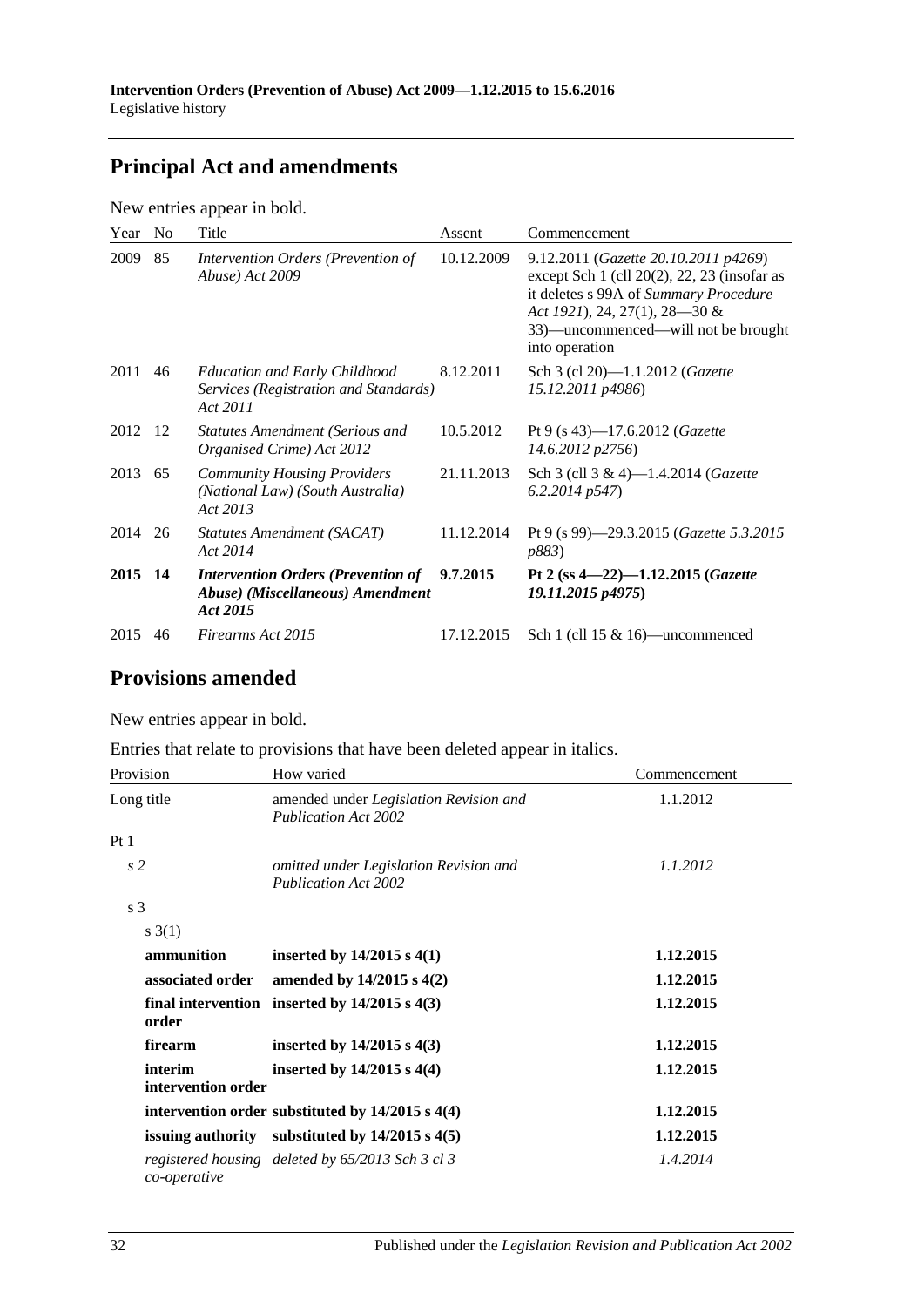|                | relevant public<br>sector agency | amended by 46/2011 Sch 3 cl 20        | 1.1.2012  |
|----------------|----------------------------------|---------------------------------------|-----------|
|                |                                  | amended by 14/2015 s 4(6)             | 1.12.2015 |
| Pt 2           |                                  |                                       |           |
| s <sub>5</sub> |                                  | amended by 14/2015 s 5                | 1.12.2015 |
| Pt 3           |                                  |                                       |           |
| s 9            |                                  | amended by 12/2012 s 43               | 17.6.2012 |
|                | s 12                             |                                       |           |
|                | s 12(1)                          | amended by $14/2015$ s $6(1)$ , $(2)$ | 1.12.2015 |
|                | s 12(6)                          | amended by 14/2015 s 6(3)             | 1.12.2015 |
|                | s <sub>13</sub>                  |                                       |           |
|                | s 13(3)                          | amended by 14/2015 s 7(1)             | 1.12.2015 |
|                | s 13(4)                          | inserted by $14/2015$ s $7(2)$        | 1.12.2015 |
|                | s <sub>14</sub>                  |                                       |           |
|                | s 14(1)                          | amended by 14/2015 s 8(1), (2)        | 1.12.2015 |
|                | s 14(2)                          | amended by 14/2015 s 8(3)             | 1.12.2015 |
|                | s <sub>15</sub>                  |                                       |           |
|                | s 15(1)                          | amended by 14/2015 s 9(1)             | 1.12.2015 |
|                | s 15(3)                          | amended by 14/2015 s 9(2)             | 1.12.2015 |
|                | s 18                             |                                       |           |
|                | s18(6)                           | substituted by $14/2015$ s $10(1)$    | 1.12.2015 |
|                | $s\,18(7a)$                      | inserted by 14/2015 s 10(2)           | 1.12.2015 |
|                | s 18(9)                          | amended by 14/2015 s 10(3)            | 1.12.2015 |
|                | s 19                             |                                       |           |
|                | s 19(2)                          | substituted by 14/2015 s 11           | 1.12.2015 |
|                | s <sub>21</sub>                  |                                       |           |
|                | $s\,21(4a)$                      | inserted by $14/2015$ s $12(1)$       | 1.12.2015 |
|                | s 21(9)                          | amended by 14/2015 s 12(2)            | 1.12.2015 |
|                | $s\,21(10)$                      | substituted by $14/2015$ s $12(3)$    | 1.12.2015 |
|                | $s\,21(11)$                      | amended by 14/2015 s 12(4)            | 1.12.2015 |
|                | s <sub>23</sub>                  |                                       |           |
|                | $s\,23(1)$                       | substituted by $14/2015$ s $13(1)$    | 1.12.2015 |
|                | $s\,23(1a)$                      | inserted by 14/2015 s 13(1)           | 1.12.2015 |
|                | $s\,23(2)$                       | amended by 14/2015 s 13(2), (3)       | 1.12.2015 |
|                | $s\,23(3)$                       | amended by 14/2015 s 13(4), (5)       | 1.12.2015 |
|                | $s\,23(4)$                       | amended by 14/2015 s 13(6)            | 1.12.2015 |
|                | s 23(5)                          | amended by 14/2015 s 13(7)            | 1.12.2015 |
|                | $s\,23(7)$                       | substituted by 14/2015 s 13(8)        | 1.12.2015 |
|                | $s\,23(8)$                       | amended by 14/2015 s 13(9)            | 1.12.2015 |
|                | s 24                             |                                       |           |
|                | s 24(1)                          | amended by 14/2015 s 14(1)            | 1.12.2015 |
|                | s 24(5)                          | substituted by $14/2015$ s $14(2)$    | 1.12.2015 |
|                | s 25                             |                                       |           |